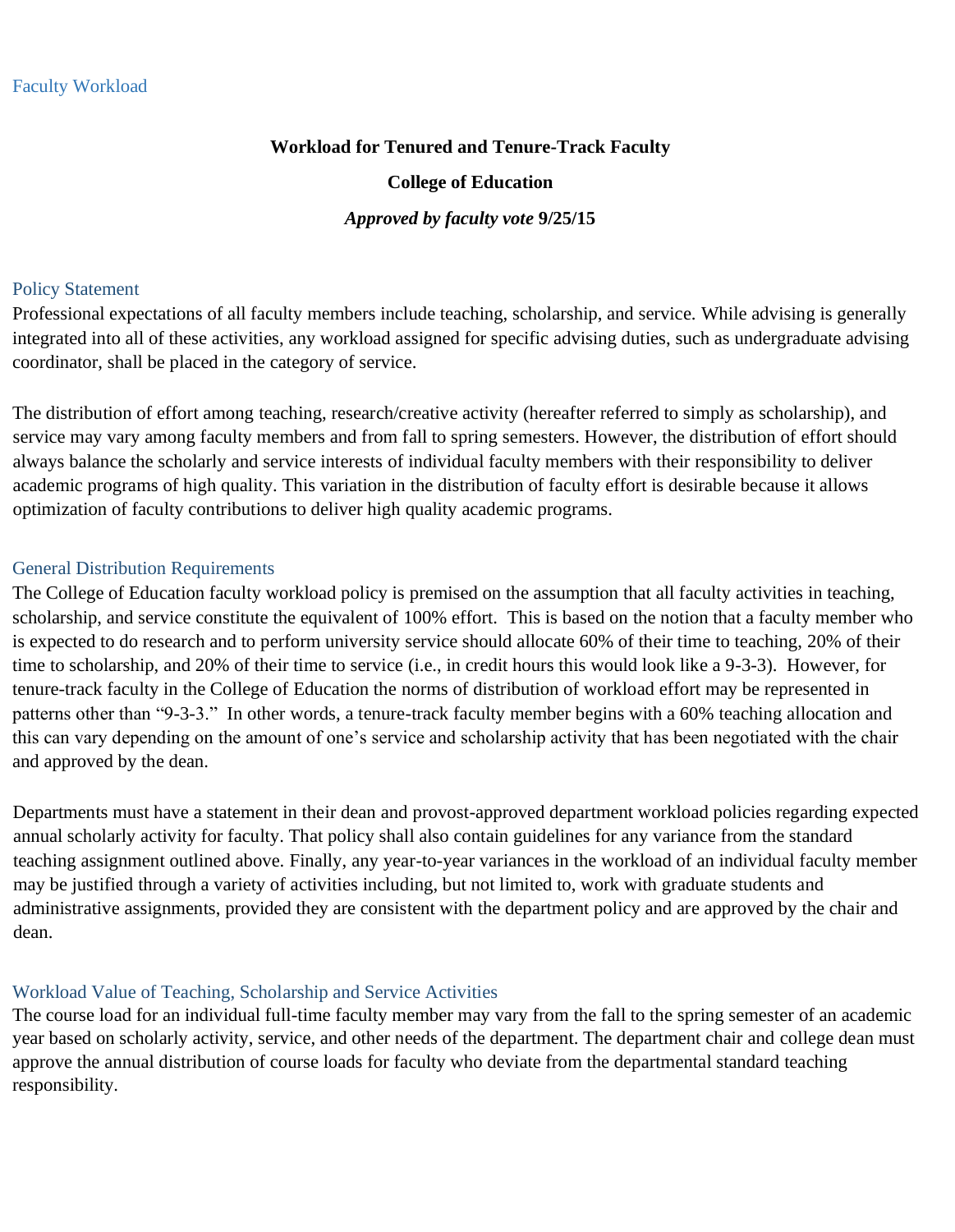Below are guidelines for assigning workload to teaching, scholarship, and service activity. The percentage of workload assigned to teaching, service and scholarship must sum to 100%.

# **1. Teaching**

(a) Lecture Courses: A lecture course is an established on-campus course that consists entirely of class meetings devoted to the presentation and discussion of course content and student assignments. A three-credit undergraduate or graduate course is normally identical to one of the three courses assigned each semester. An adjustment (increase or decrease in units) may be used by a department to take into account additional factors that significantly impact effort, such as large enrollment, service learning requirements, hybrid or online delivery, or help from graduate assistants, provided such adjustments are outlined in department-specific workload policies.

(b) Laboratory and Clinical Courses: A laboratory course generally has more contact hours than credit hours. Those values will vary with the number of contact hours and other factors. If a specialized accrediting body places limits on the teaching of laboratory and clinical courses in a particular program, then these limits must be respected by college and department policies.

(c) Other Courses: The University offers a large number of many undergraduate and graduate courses that are not easily classified as lecture, laboratory or clinical courses. The course load value assigned to each of these types of courses is determined by each department subject to constraints imposed by the policies of the department and college.

(d) Graduate Culminating Activities: Effort expended by a faculty member on graduate culminating activities (e.g., thesis, project, portfolio, capstone, comprehensive exam, dissertation) is included as part of the annual teaching assignment, but only to the extent that the culminating activities are represented by registered academic credits. The course load value assigned to a graduate culminating activity shall be outlined in the department workload policy.

# **2. Scholarship**

A minimum requirement for scholarly activity shall be determined within departmental policies and should be congruent with the College of Education Promotion and Tenure Policy.

# **3. Service**

A minimum requirement for service activity shall be determined within departmental policies and should be congruent with the College of Education Promotion and Tenure Policy

# **4. Exceptions**

(a) Departmental Administrative Assignments: Departmental administrative assignments (e.g., chair, director, and coordinator) during the academic year are included in the service activities. The reduction of teaching assignments based on administrative assignments is determined by each department with the dean's approval and subject to constraints imposed by the policies of the department and college.

(b) New faculty, defined as first year in the professoriate, will be required to meet the workload requirement. However, they will receive a reduction in teaching load in order to devote more percentage of their effort to scholarship endeavors.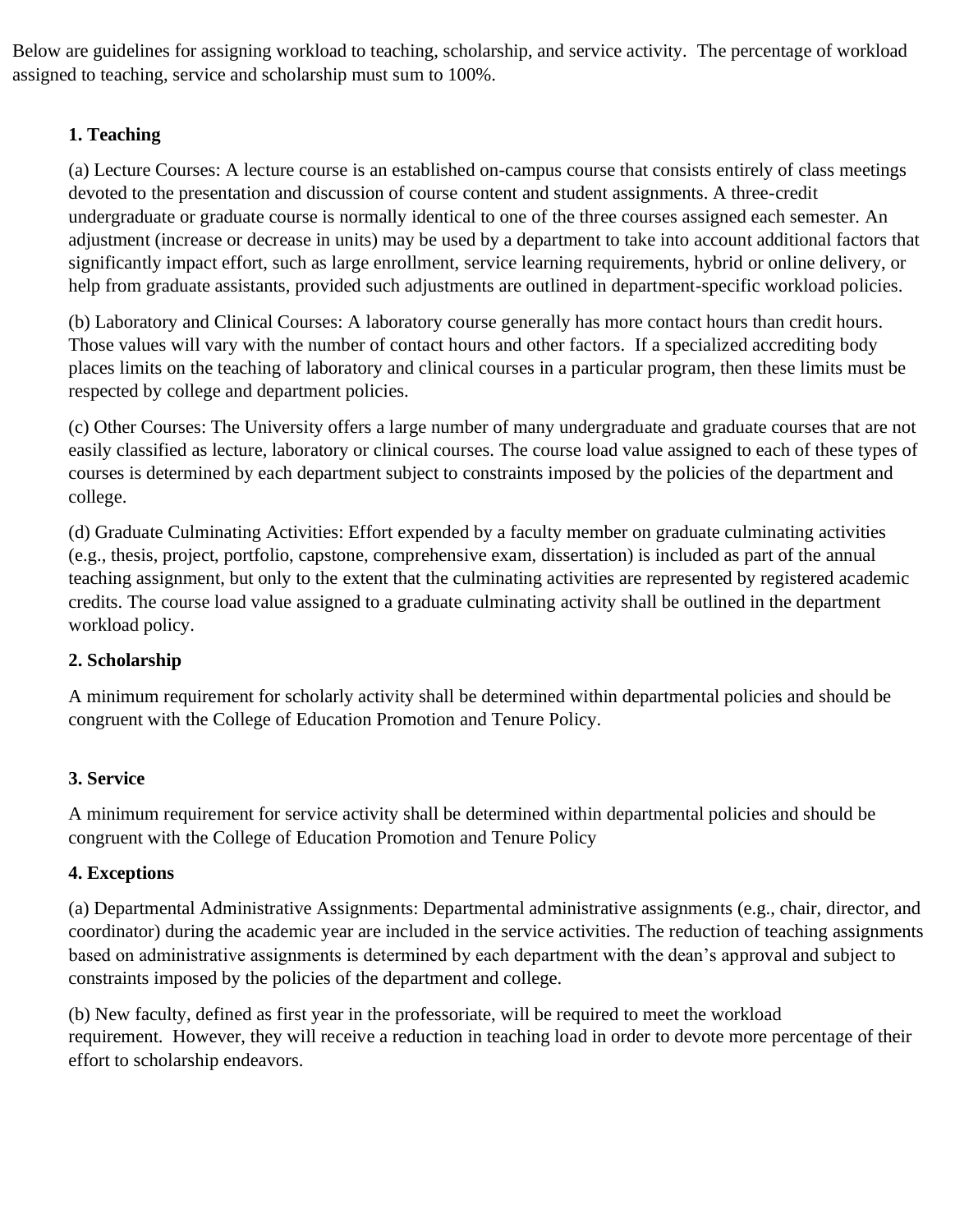### Development of Workload Policies and Procedures within the Departments

1. Each department is responsible for developing and maintaining a written workload policy that defines annual professional expectations and outlines the process for any variance from the standard teaching assignment defined in Section III. Department-specific workload policies must be approved by the college Dean and Provost, so too must any changes to such policies over time be approved. There must be consistency within the hierarchy of policies and procedures; that is, the department policies and procedures must be consistent with (and in some cases identical to) the college policies and procedures.

2. At a minimum, the policies and procedures developed by a department must require the following: (1) uniform application to all faculty members of the department; (2) for each faculty member, joint development (by the faculty member and department chair) of an annual written professional expectation document that is approved by the department chair and subject to review by the college Dean; (3) linkage of the annual workload description to the annual faculty evaluation; and (4) definition of a mechanism for implementing workload modifications during the academic year as the need arises.

3. If the annual professional activities of an individual faculty member and/or collective faculty within a department/unit are inconsistent with this policy, then the appropriate chair, dean, or provost will reexamine the professional expectations and bring them into conformity with this policy. Following this review, if necessity demands, adjustments will be made in resources to the department, in faculty compensation and/or in workload balance.

4. The faculty workload for a given academic year must be documented according to the guidelines in Section VIII and filed with the office of the dean prior to the start of the fall semester.

# Workload Assignment in the Case of a Salary Buyout

As described in university policy #6100, a faculty member can be paid (in whole or in part) by a sponsored project during an academic year under an arrangement known as "salary buyout." In the case of a salary buyout, the professional expectations of the faculty member will remain in place for the academic year, but the workload distribution shall include a redistribution of professional activity based on the terms of sponsored project, and it may not be possible to meet the distribution requirements among teaching, scholarship, and service stated in Section III. The total academic-year salary of the faculty member paid by the sponsor must be consistent with the effort assigned to the sponsored project.

### **Exceptions**

This policy does not apply to faculty members on sabbatical leave, military leave, family medical leave, or sick leave.

# Guidelines for Documentation of Faculty Workload

Documentation of faculty workload assignments for the upcoming academic year must be submitted to the dean prior to the start of the fall semester. Such documentation shall include the following items:

1. The percent of total workload assigned to teaching, scholarship, and service.

2. An explanation for any teaching assignments that are lower than the standard assignment of three 3-credit courses per semester.

3. The course designation and course load value assigned for each course taught, if available. If specific course assignments for the following year have not been made, this information should be submitted to the dean when it is available.

4. An indication if the course is team taught with another member of the faculty.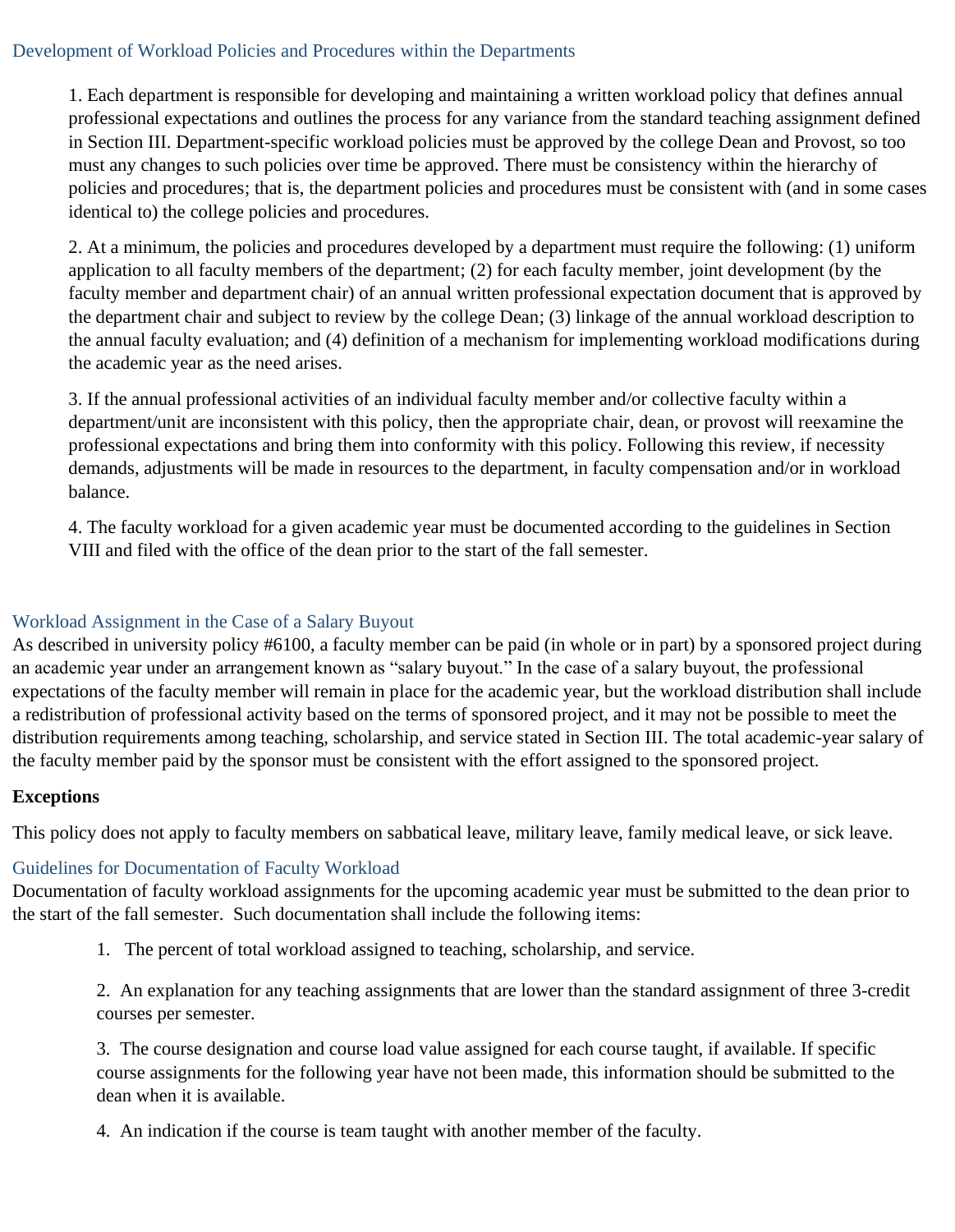Any subsequent adjustments to a faculty member's assigned workload are subject to approval by the department chair and dean.

## **FACULTY EVALUATION POLICY**

# **College of Education**

*Approved by faculty vote* **9/25/15**

#### **Purpose**

This policy is designed to address three purposes. First, it establishes College of Education policies for the annual evaluations of all faculty members. Second, it provides faculty members, department chairs, promotion and tenure committees, and the dean of the college with guidance in decisions regarding faculty development, faculty evaluation, salary determination, and promotion and/or tenure. Third, it facilitates consistency in evaluation procedures across all departments. These guidelines are companion to the College of Education Promotion and Tenure Policy and Procedures, the College of Education Faculty Workload Policy, and university policy 4290 Annual Faculty Performance Evaluation.

#### **Faculty Evaluation**

Every tenure track faculty member in the college is to be evaluated annually. The faculty evaluation process should be initiated by the individual faculty member early in the spring semester through a written self-evaluation that provides evidence of contributions in teaching, scholarly activity and service during the preceding calendar year. Faculty roles and expectations should be established annually and documented individually at the departmental level. The department chair will consider the faculty member's self-evaluation and negotiated role within the department, as well as other information relevant to faculty performance, to prepare the annual faculty evaluation in compliance with BSU Policy 4290.

Faculty members are expected to build on their strengths and contribute constructively to the welfare of the college. Given the complexity of programs in the college, differentiated faculty loads, limited resources, and the diversity of interests and talents among the faculty members, each evaluation of a faculty member must be individualized. The specific criteria used in faculty evaluation should be tailored to personal talents as well as to campus, community, and professional needs. Contributions in teaching, scholarship, and service should be shaped by both the needs of the institution and the talents and interest of the individual.

The specific role the individual has negotiated and/or been assigned within the department, the college, and the institution must be considered in evaluation. These negotiated roles shall inform the annual evaluation process, and should be incorporated in promotion and tenure determinations.

To standardize the review of faculty evaluations across departments within the College of Education, all faculty members will be evaluated annually in the three areas of teaching, scholarship, and service. An overall summary of the faculty member's contributions in each area should be based on the four-point scale described below. In addition, a single overall concluding summary evaluation of the faculty member synthesizing the contributions in each of the three areas should be based on the same four-point scale (With Distinction, Exceeds Expectations, Meets Expectations, Needs Improvement).

### **The Four Level Scale**

Departmental interpretations of the performance levels described below should reflect differences among various disciplines and provide for multiple ways to achieve at each level.

### *Teaching.*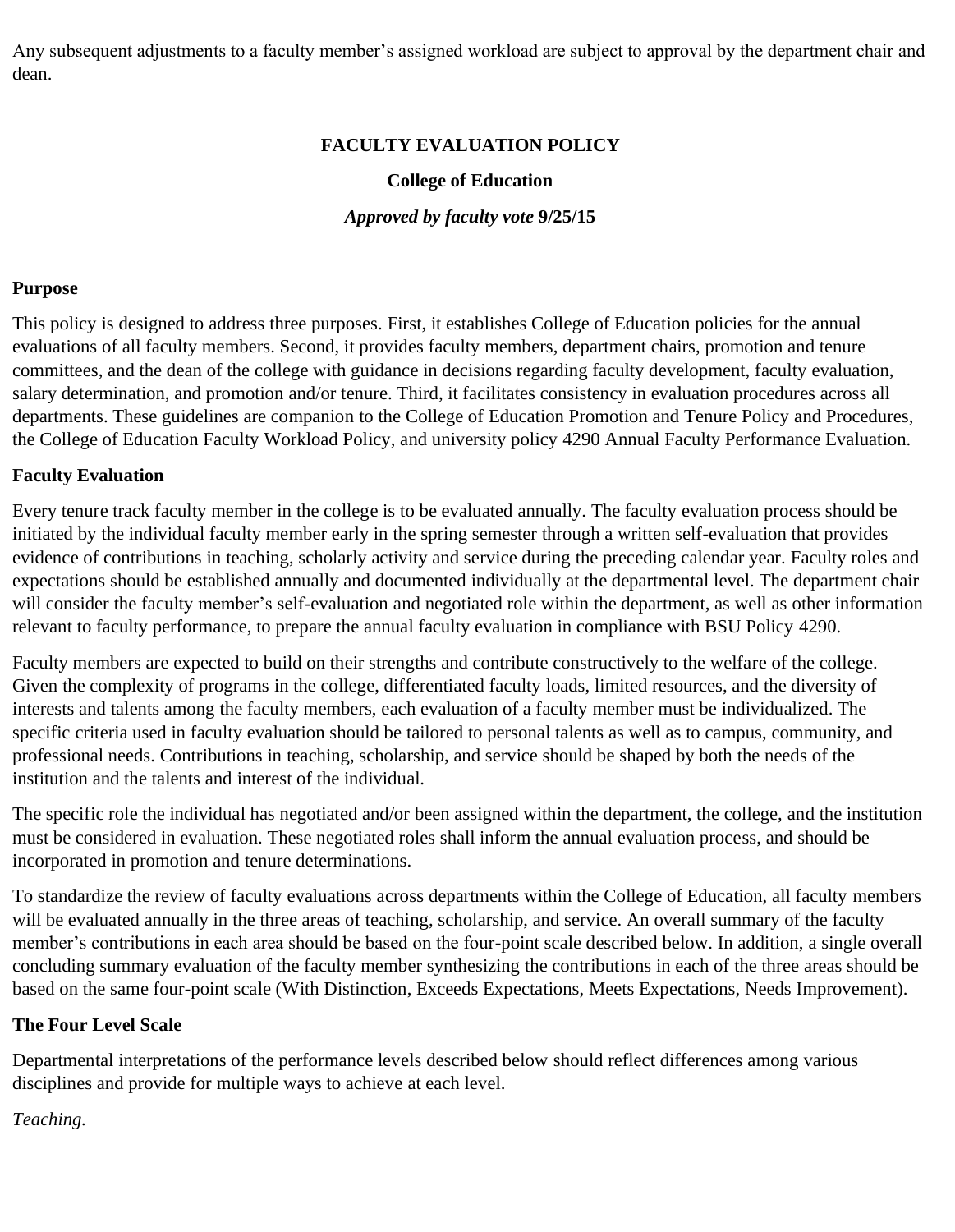- With Distinction (4) Extraordinary teaching at a level not expected to be sustained on an annual basis.
- Exceeds Expectations  $(3)$  Exemplary teaching at a level sustainable on an annual basis.
- Meets Expectations (2) Competent teaching that fulfills department needs and is sustainable on an annual basis.
- Needs Improvement  $(1)$  Teaching that falls short of the expectations for teaching effectiveness.

### *Scholarly Activity.*

- With Distinction (4) Extraordinary scholarly accomplishment and recognition, including high visibility within the profession, at a level not expected to be sustained on an annual basis.
- Exceeds Expectations (3) Exemplary scholarly accomplishment, including high visibility within the profession, at a level sustainable on an annual basis.
- Meets Expectations (2) Competent scholarly productivity that brings recognition to the individual and university at a level that could be sustained on an annual basis (e.g., one publication per year).
- Need Improvement  $(1)$  Service to the profession or university that falls short of the expectations for professional service.

A rubric defining the criteria for evaluation in teaching, scholarship, and service is provided in Appendix F. The criteria were developed for the college as a whole; however, individual departments will provide guidance to further define the criteria for scholarship. For example, departments will identify those journals to be considered "top tier" and "second tier" and provide a rationale for the determination, which includes factors used in making the determination (e.g., impact factor, reject rate, readership, citation information). Departments should submit this information to the dean for approval during the fall semester.

# **Teaching, Scholarly Activity, and Service**

*Teaching*. Teaching is a critical role for faculty members, especially in the College of Education. Faculty members should provide evidence of sustained instructional effectiveness and a commitment to effective teaching. Examples of acceptable evidence of this include, but are not limited to, those delineated in the College of Education Promotion and Tenure Policy and Procedures.

*Scholarly Activity*. Faculty members are expected to demonstrate a systematic and sustained level of achievement through scholarly, creative, or research activities. This work includes a critical review process and/or professional recognition by scholars in the field. Examples of acceptable scholarly activity include, but are not limited to, those delineated in COE Promotion and Tenure Policy and Procedures.

*Service*. Service includes intellectual work based on the individual faculty member's field of expertise that results in professional contributions of substance to the department, college, and/or university; to the profession; and to the community. Examples of acceptable service include, but are not limited to, those delineated in the College of Education Promotion and Tenure Policy and Procedures.

### **Course and Faculty Evaluation**

Every department in the College of Education shall standardize its course evaluation forms as follows:

1. The course evaluation form should be titled *Course and Faculty Evaluation Form*.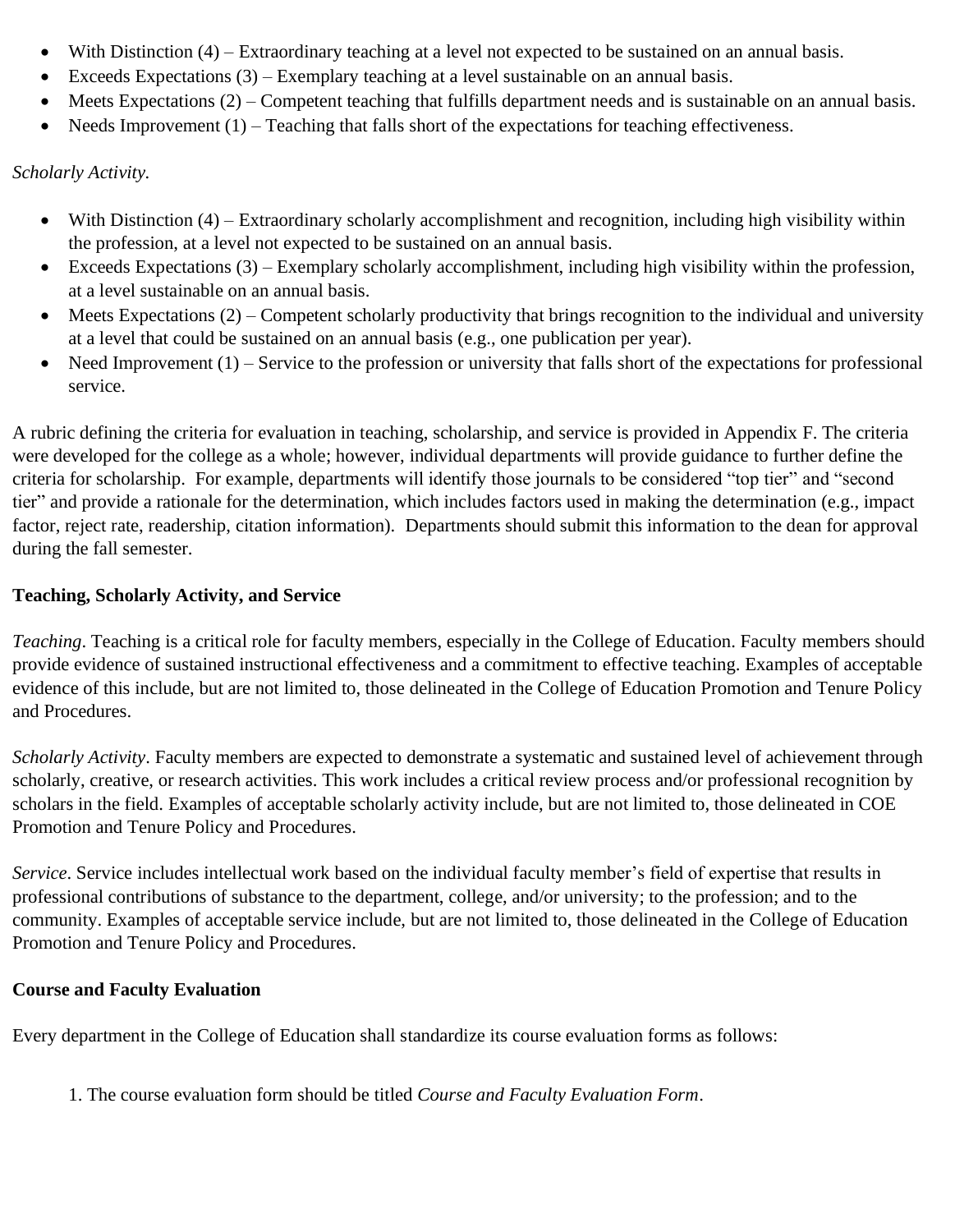2. The last item on the *Course and Faculty Evaluation Form* should be consistent for every department within the College of Education. That item should be as follows:

*Overall, the professor of this course merits a rating of 5 (Excellent) 4 (Good) 3 (Acceptable) 2 (Needs Improvement) 1 (Unacceptable)* 

3. Additional Course and Faculty Evaluation Form components, including additional five-point Likert scale items as well as any narrative items, should be developed specific to and consistent with each department's unique needs.

Timeline for Performance Evaluation

# **February 1**

Faculty member submits complete written evidence to department chair.

# **March 15**

Prior to this date the department chair will schedule a meeting with each faculty member to discuss the member's annual report of activities and the chair's written evaluation of such activities. If the faculty member does not agree with the chair's evaluation, he/she has the prerogative to write an addendum. The finalized document shall be signed by the faculty member and department chair and placed in the official personnel file of the faculty member.

**April 15**

Chair sends copy of the finalized document to the faculty member and dean. The dean shall forward the evaluation to the Provost and Executive Vice-President.

# **PROMOTION AND TENURE POLICY AND PROCEDURES College of Education**

*Approved by faculty vote* **9/25/15**

### **Purpose**

This policy is designed to systematize the College of Education's promotion and tenure procedures, and supplements the College of Education Faculty Evaluation Guidelines policy. These promotion and tenure guidelines interpret and clarify university policies for promotion and tenure (BSU 4340) specific to the role and mission of the College of Education.

# **Preamble**

Tenure and promotion in the College of Education is the natural consequence of faculty members contributing productive and valued work for the good of the university, profession, and community. Faculty members are held to high standards in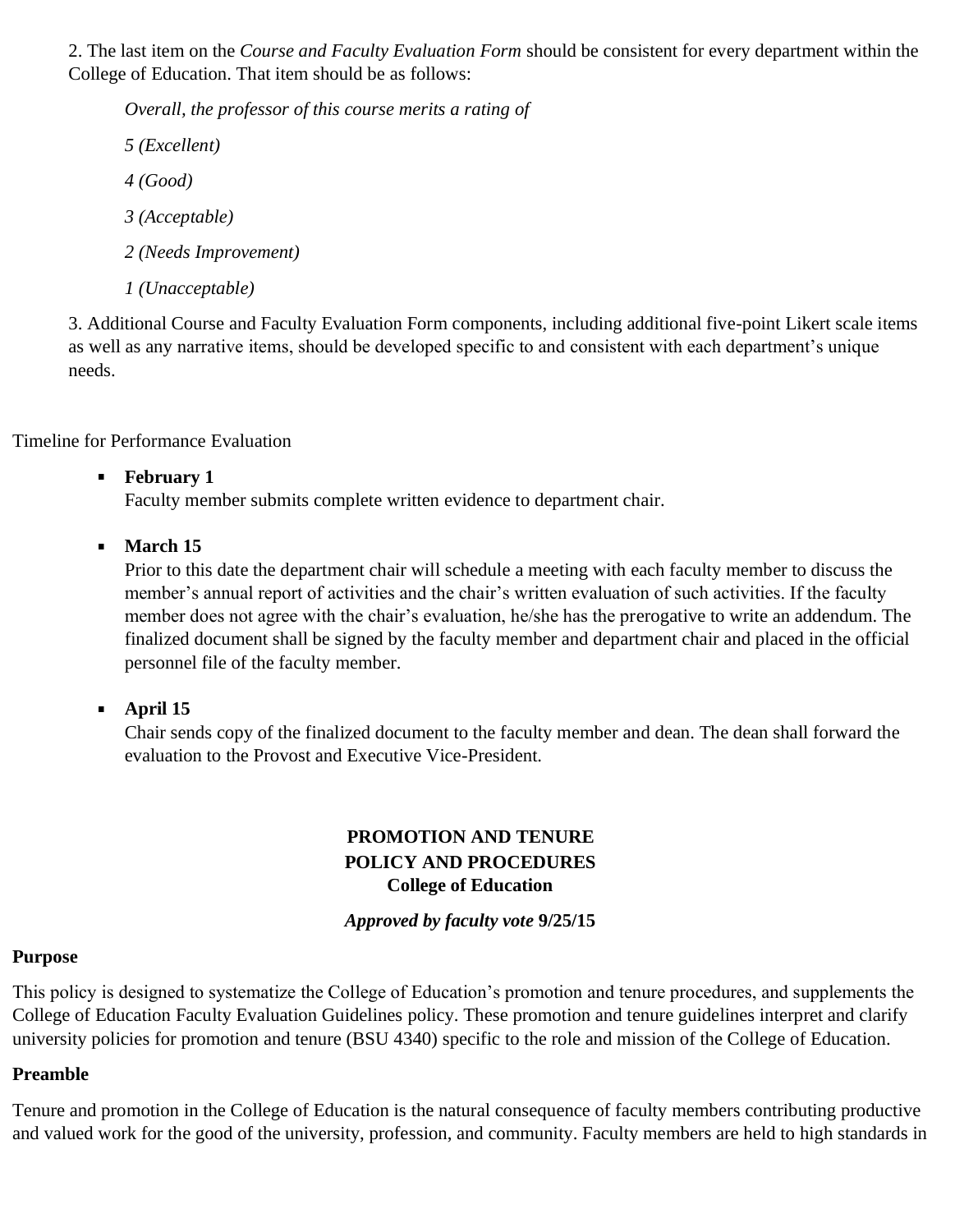teaching, scholarly activity and service. The three areas are connected in integral ways by a broad, encompassing vision of the nature of intellectual work. The scholar is one who steps back from his/her investigations, looks for connections, builds bridges between theory and practice, and communicates his/her knowledge effectively to students and to the larger community. Knowledge may be acquired through research, through synthesis, through practice, and through teaching (Boyer, 1990).

When a faculty member seeks promotion and/or tenure, college administrators and the College of Education Promotion and Tenure Committee should consider the complexity of programs in the college, differentiated teaching loads, limited resources, and the diversity of interests and abilities among the faculty members in reaching recommendations concerning that candidate. Faculty members should build on their strengths as they develop professional agendas, the recommendations of college administrators and the college's Promotion and Tenure Committee on candidates should acknowledge both the candidate's personal talents as well as the needs of the university, profession, and community.

The following guidelines describe a process that, when fairly and consistently administered, holds faculty members accountable and rewards them for their professional contributions.

- 1. Purposes of the College of Education Promotion and Tenure Committee
	- 1.1. To represent the interests of the faculty of the college in promotion and tenure recommendations.
	- 1.2. To review faculty applications for promotion and tenure and make subsequent recommendations to the dean of the college.
	- 1.3. To facilitate fairness, equity and consistency across the college in promotion and tenure decisions.
	- 1.4. To review each non-tenured faculty member during the second and fourth year of full employment at the university, and provide the faculty member with informed judgment and guidance concerning progress toward tenure.
	- 1.5. To conduct a thorough review of this policy every five years (or as needed).
- 2. Structure and Procedures of the College of Education Promotion and Tenure Committee
	- 2.1. By September 15 of each year, each department shall elect from its ranks potential members for the College of Education Promotion and Tenure Committee. Whenever possible, departments shall seek potential committee members who represent each of three categories: (a) faculty members who are non-tenured from those departments that have no candidates for promotion and tenure, (b) faculty members who are tenured, and (c) faculty members holding the rank of Professor. The names of these department nominees are submitted to the dean, who will then appoint a College of Education Promotion and Tenure Committee from the names submitted no later than October 1.
	- 2.2. The final composition of the committee shall consist of one (1) faculty member from each department. The committee must include tenured faculty. It may also include non-tenured faculty; student representation \*(see section 2.4); and one (1) or more representatives from outside the candidate's department. Divergence from this composition must be approved by the Faculty Senate. Each member of the committee has one (1) equal vote on all matters.

After the official college committee had been appointed and before the first meeting convened by the dean, each department chair may nominate to the Dean one (1) non-tenured faculty member to serve in an ex-officio capacity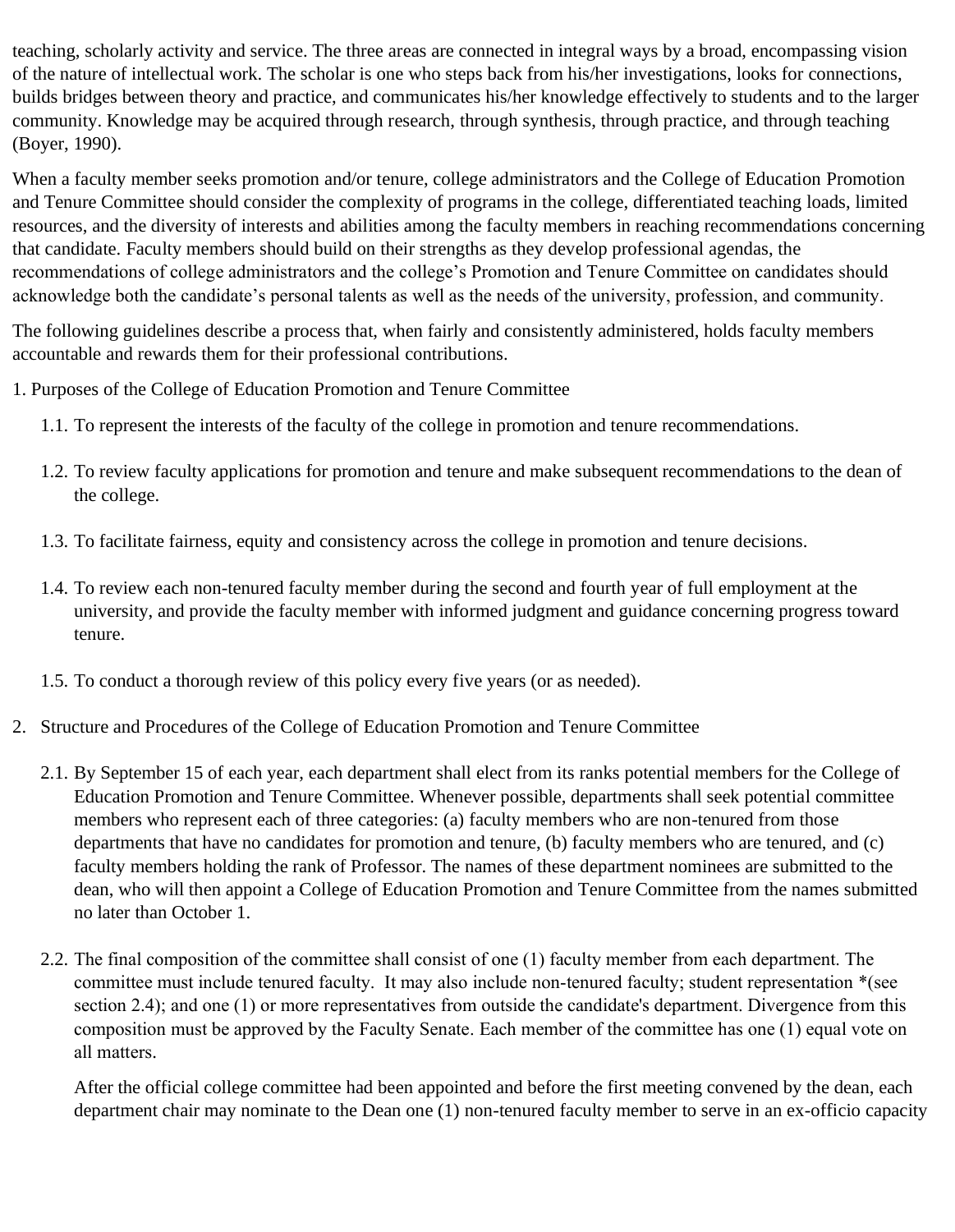to the COE P&T committee. Ex-officio members are not voting members and are bound by the rules of confidentiality.

- 2.3. Tenured faculty members shall serve staggered two (2) year terms. To maintain continuity within the committee, each year at least two (2) tenured members of the committee shall be serving their second year. Non-tenured faculty members shall serve one (1) year terms. No faculty member shall serve consecutive terms.
- 2.4. The dean should request the name of a student representative for the college committee from the Associated Students of Boise State University. This student member will serve a one (1) year term.
- 2.5. The dean should convene the first meeting of the committee and define its charge.
- 2.6. The College of Education Promotion and Tenure Committee should base its recommendation about a candidate on a variety of sources of information. These should include the following:
	- 2.6.1. The candidate's Promotion and Tenure Portfolio (as described below).
	- 2.6.2. The written report of the department Promotion and Tenure Committee (or its equivalent). (This department level report is to be submitted directly to the College of Education Promotion and Tenure Committee and added to the candidate's portfolio.)
	- 2.6.3. The written recommendation for tenure and/or promotion from the department chair. (This department level report is to be submitted directly to the College Promotion and Tenure Committee and added to the portfolio).
	- 2.6.4. The external review results.
- 2.7. No additional materials may be added to a candidate's portfolio without the consent of the candidate.
- 2.8. All votes of the College of Education Promotion and Tenure Committee shall be by secret ballot. The specific vote count will be recorded by the committee chair, and supplemented by a written rationale for the committee's recommendation.
- 2.9. The College of Education Promotion and Tenure Committee will prepare and submit a letter to the dean noting the committee vote and rationale. This letter will accompany the candidate's portfolio to the dean.
- 3. Criteria for Recommendations
	- 3.1. The recommendations of the college of Education promotion and Tenure Committee must be based on the professional judgment of the committee members regarding the significance and achievement of the candidate's contributions in teaching, scholarly activity, and service. To be recommended for tenure and/or to be promoted, each faculty member is expected to demonstrate contributions of substance in each area. Contributions in each area are shaped by both the needs of the institution and the talents and interests of the faculty member. Therefore, the tenure individual has negotiated and/or been assigned within the department, the college, and the institution. To this end, candidates should provide documentation of annually negotiated departmental roles for the time under review in the Promotion and Tenure portfolio. (See college of Education Work Load Policy).
	- 3.2. Tenure. The outcomes of tenure decisions substantially impact the long-term quality of the college and university. Tenure recommendations are based on both the candidate's past performance in teaching, scholarly activity, and service, as well as on an assessment of the candidate's potential for continued excellence and contribution in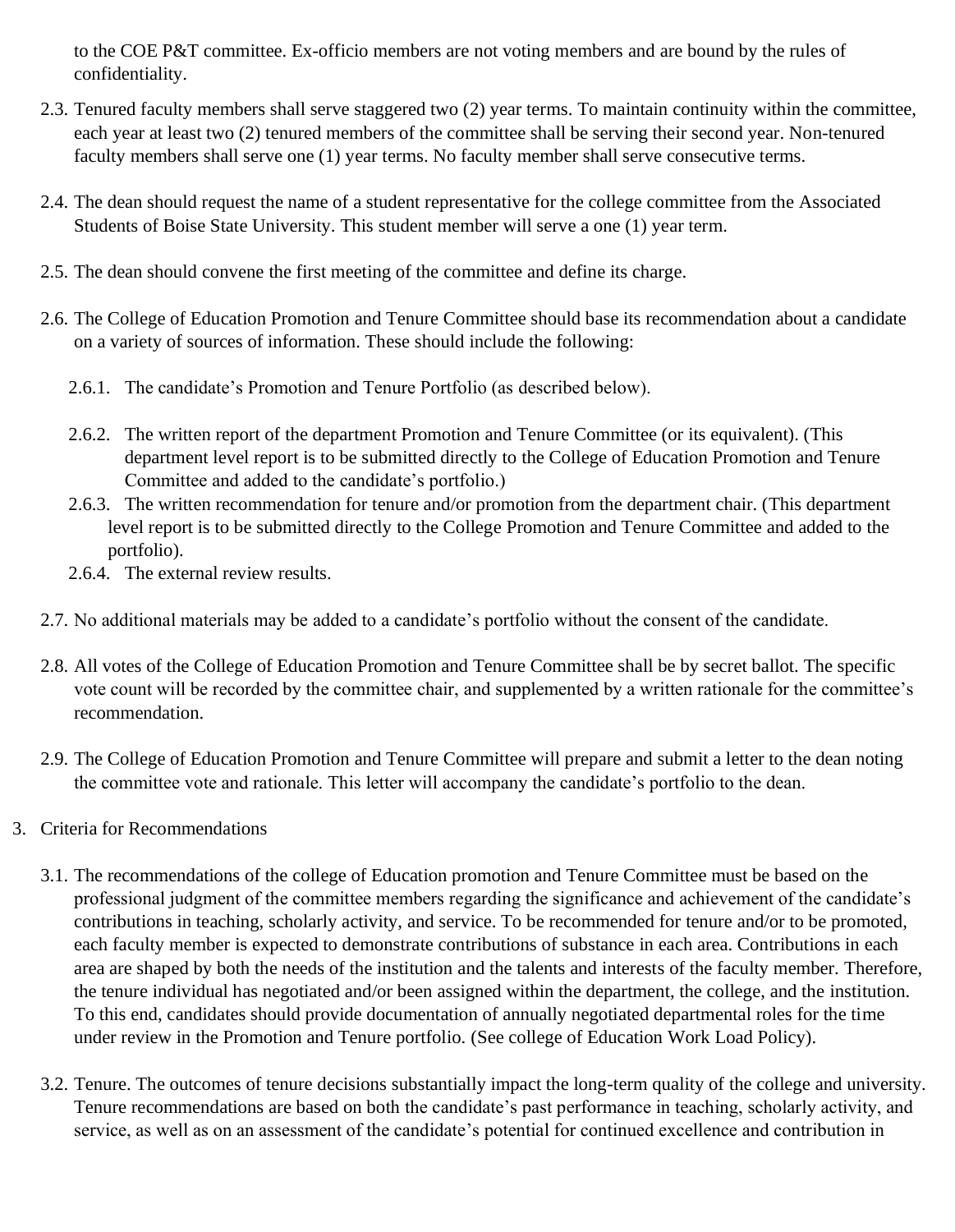these areas. Successful candidates for tenure will provide evidence of an established record of success as an excellent teacher, an ongoing agenda of scholarly activity, and a commitment to productive service to the university, the profession, and the community.

It is anticipated that for faculty members at the rank of Assistant Professor, tenure and promotion to Associate Professor typically would occur simultaneously.

- 3.2.1. Criteria for tenure.
	- 3.2.1.1. Earned doctorate (nationally recognized excellence in the field may be substituted for the terminal degree).
	- 3.2.1.2. Sustained effectiveness and a continuing commitment to teaching (see Appendix A, *Teaching Activity Worksheet*).
	- 3.2.1.3. A record of scholarly activity, including peer-reviewed publications (see Appendix B, *Scholarly Activity Worksheet*).
	- 3.2.1.4. A record of service contributions, both locally and nationally (see Appendix C, Service Activity Worksheet).
	- 3.2.1.5. Five years of full-time experience in an academic rank at an institution of higher learning. Faculty members become eligible to apply for tenure during the fifth year of service on the Official Faculty; however, unless they are extraordinarily productive in teaching, scholarship, and service, *faculty are expected to apply for promotion and tenure during the sixth year of service*. A faculty member who is given credit for prior service at the time of initial employment may be considered for tenure no earlier than during his or her third full year of employment at Boise State University except under extraordinary circumstance.

# 3.3. Promotion

Successful candidates for promotion must demonstrate excellence in teaching, scholarly activity, and service.

- 3.3.1. Criteria for the rank of Assistant Professor (BSU Policy 4340).
- 3.3.2. Criteria for Promotion to Associate Professor
	- 3.3.2.1. Earned doctorate (nationally recognized excellence in the field may be substituted for the terminal degree).
	- 3.3.2.2. Sustained effectiveness and a continuing commitment to teaching (see Appendix A, *Teaching Activity Worksheet*).
	- 3.3.2.3. A record of scholarly activity, including peer-reviewed journals (see Appendix B, *Scholarly Activity Worksheet*).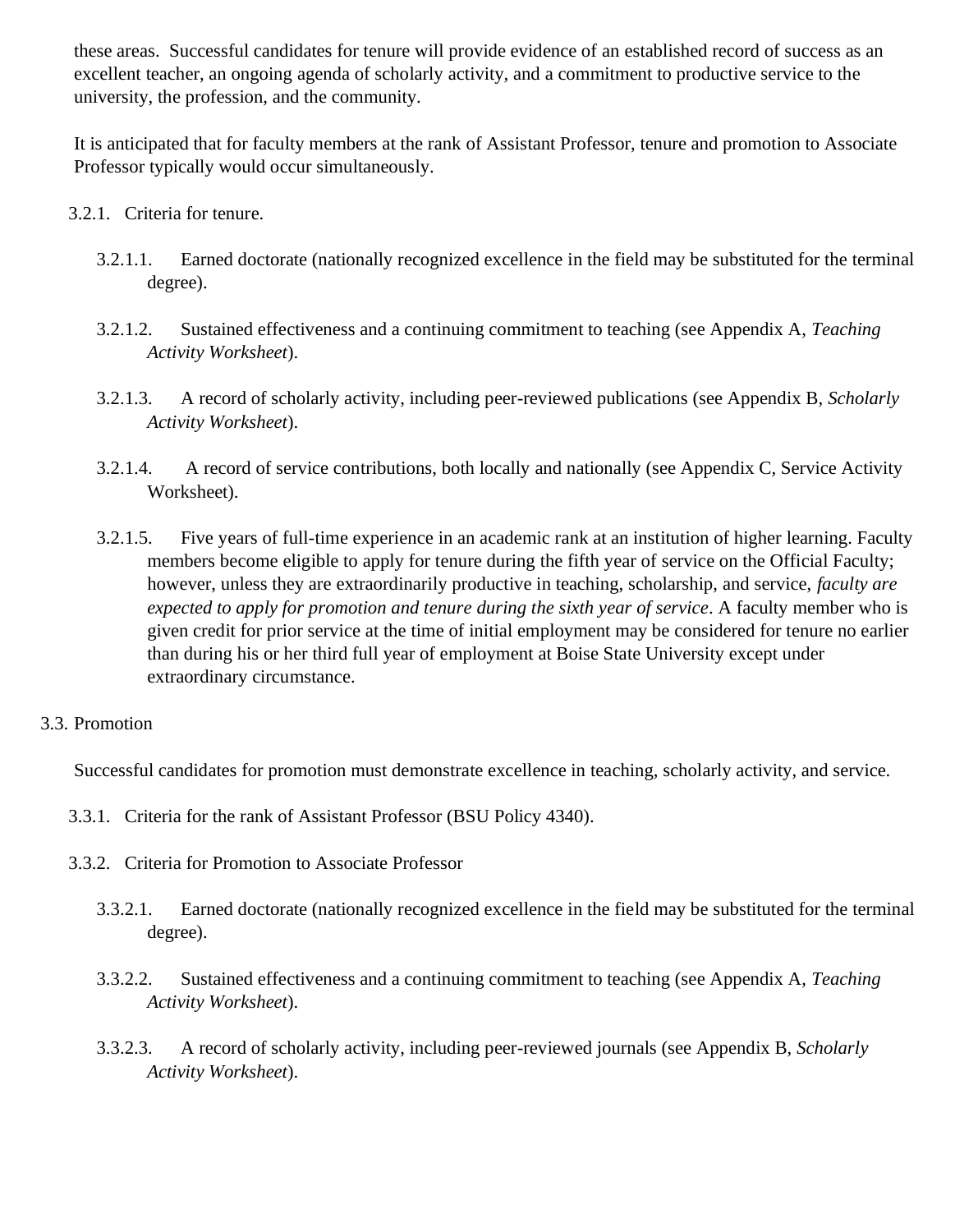- 3.3.2.4. A record of service contributions, both locally and nationally (see Appendix C, *Service Activity Worksheet*).
- 3.3.2.5. Five years of full-time experience at an accredited institution of higher education but no earlier than during his or her third full year of employment at Boise State except under extraordinary circumstance. Faculty members are expected to apply for promotion during their sixth year at Boise State.
- 3.3.3. Criteria for promotion to Professor. University guidelines emphasize promotion to Professor should be reserved for individuals who are "truly *and demonstrably outstanding among their peers*" and who have "*achieved additional distinction clearly above that of an Associate Professor*" (BSU Policy 4340-II.C). In the College of Education, promotion to Professor recognizes individuals who have made substantive contributions to their fields through consistently excellent teaching, a sustained agenda of prominent scholarly activity, and productive service of high visibility and significance.
	- 3.3.3.1. Earned doctorate (nationally recognized excellence in the field may be substituted for the terminal degree).
	- 3.3.3.2. Sustained effectiveness and a continuing commitment to teaching (see Appendix A, Teaching Activity Worksheet). .
	- 3.3.3.3. Scholarly activities that result in significant contributions to their field (see Appendix B, *Scholarly Activity Worksheet*).
	- 3.3.3.4. Significant service to the profession, both locally and nationally, related to professional interests and expertise (see Appendix C, *Service Activity Worksheet*). .

*Excellence in teaching and service are expected in the College of Education; however, promotion to full professor is based largely on evidence of a significant contribution in scholarship. Evidence of a significant contribution in scholarship includes exceeding expectations on annual faculty evaluations the majority of time serving as associate professor.* 

- 3.3.3.5. Ten years of full-time experience in an academic rank at an accredited institution but no earlier than during his or her third full year of employment at Boise State except under extraordinary circumstance. Faculty members are expected to apply for promotion during their sixth year at the rank of associate professor.
- 4. External Reviews
	- 4.1. All candidates for tenure and/or promotion to Associate Professor or Professor will participate in an external review as follows.
	- 4.2. The candidate's department will obtain a minimum of three and a maximum of five external letters of evaluation from a list of impartial experts who are held with respect in academe, and are either recently or at present working in the candidate's field at other universities (or the equivalent).
	- 4.3. This list of potential external reviewers will specifically exclude (a) former and current co-workers, (b) coauthors, (c) major academic professors and/or advisors, (d) individuals who had/have financial or contractual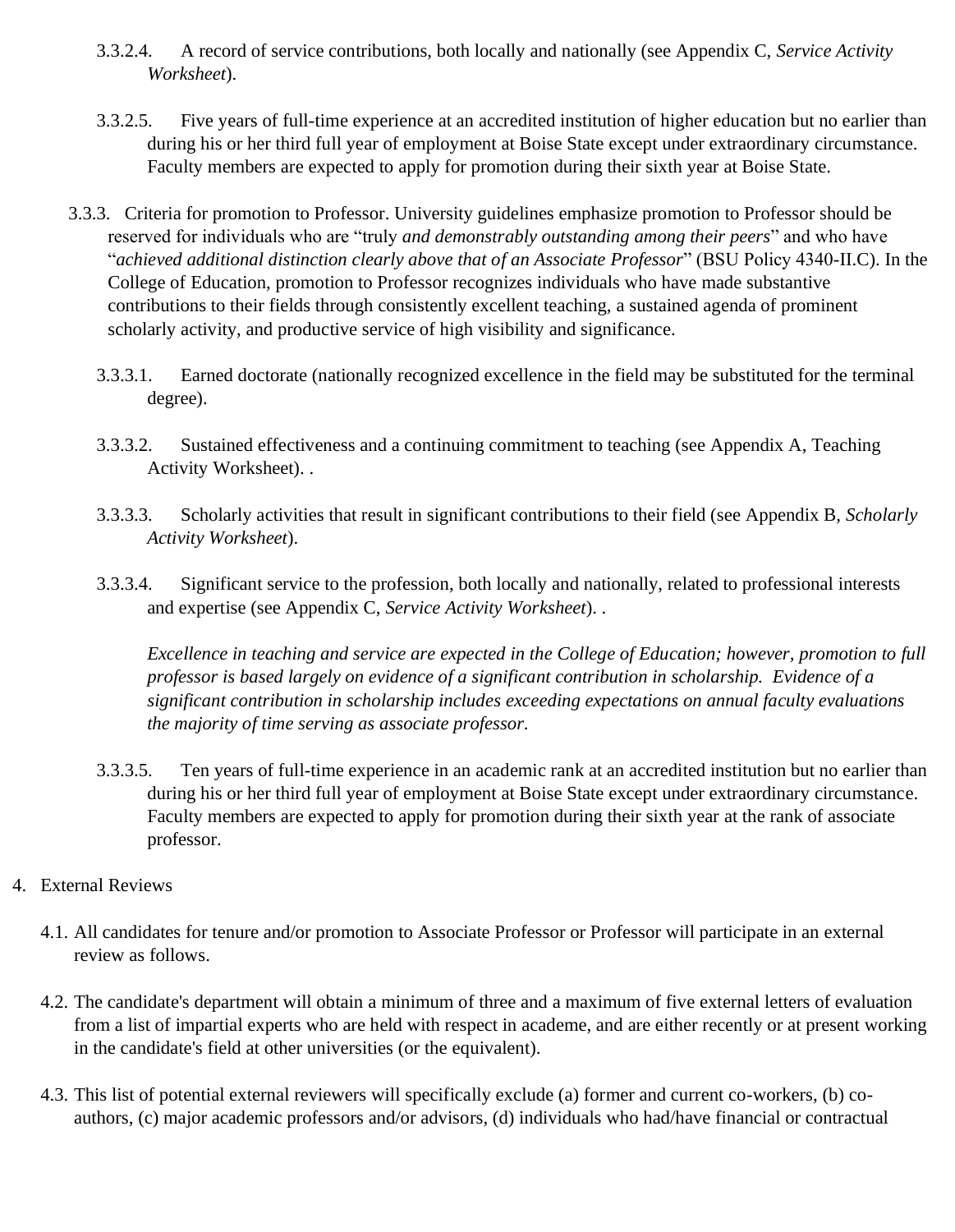obligations with the candidate, and/or (e) other persons with whom the candidate has or has had an established working or personal relationship.

- 4.4. Candidates may submit qualifications of outside reviewers and suggest names of potential external reviewers to the department. However, the department chair, or a tenured department member designated by the chair, will ultimately solicit the external reviewers.
- 4.5. The names of the external reviewers will be identified only to members of the department and college Promotion and Tenure Committees, the dean, and the provost.
- 4.6. Each external evaluator should be tenured and at the rank of Associate Professor or Professor (or the equivalent) at his/her institution.
- 4.7. The department will send to at least three external reviewers a letter requesting external review of the candidate for tenure and/or promotion. This letter should provide the following information.
	- 4.7.1. An introductory statement about the candidate and the tenure and/or promotion process at Boise State, and a request for the external reviewer to participate in the candidate's tenure and/or promotion process.
	- 4.7.2. A statement about who is not eligible to serve as a reviewer: (a) former and current co-workers, (b) coauthors, (c) major academic professors and/or advisors, (d) individuals who had/have financial or contractual obligations with the candidate, and/or (e) other persons with whom the candidate has or has had and established working or personal relationship.
	- 4.7.3. A statement to indicate that all letters from external reviewers will be treated as confidential.
	- 4.7.4. The requested deadline for receipt of the letter from the external reviewer.
	- 4.7.5. A copy of the candidate's letter of application for tenure and/or promotion from the Promotion and Tenure portfolio.
	- 4.7.6. A copy of the candidate's vita and other pertinent information from the candidate's file (e.g, reprints, articles).
	- 4.7.7. A request that the external reviewer (a) note the nature of his/her acquaintance with the candidate, (b) comment on the candidate's recognition or standing among her/his peers, and (c) provide detailed assessments of the significance and contribution to the profession of the candidate's scholarly activity and professional contributions within the context of the candidate's defined workload obligations in the areas of teaching, scholarly activity, and service.
	- 4.7.8. A request that the external reviewer submit a copy of his/her vita along with the review.
- 4.8. Upon Request, an external reviewer may be provided with a copy of any materials in the candidate's Promotion and Tenure Portfolio vita, as well as any other supporting materials.
- 4.9. The department chair, or a tenured department member designated by the chair, is to insert the following documents into the candidate's portfolio binder: (a) three to five letters from external reviewers, (b)each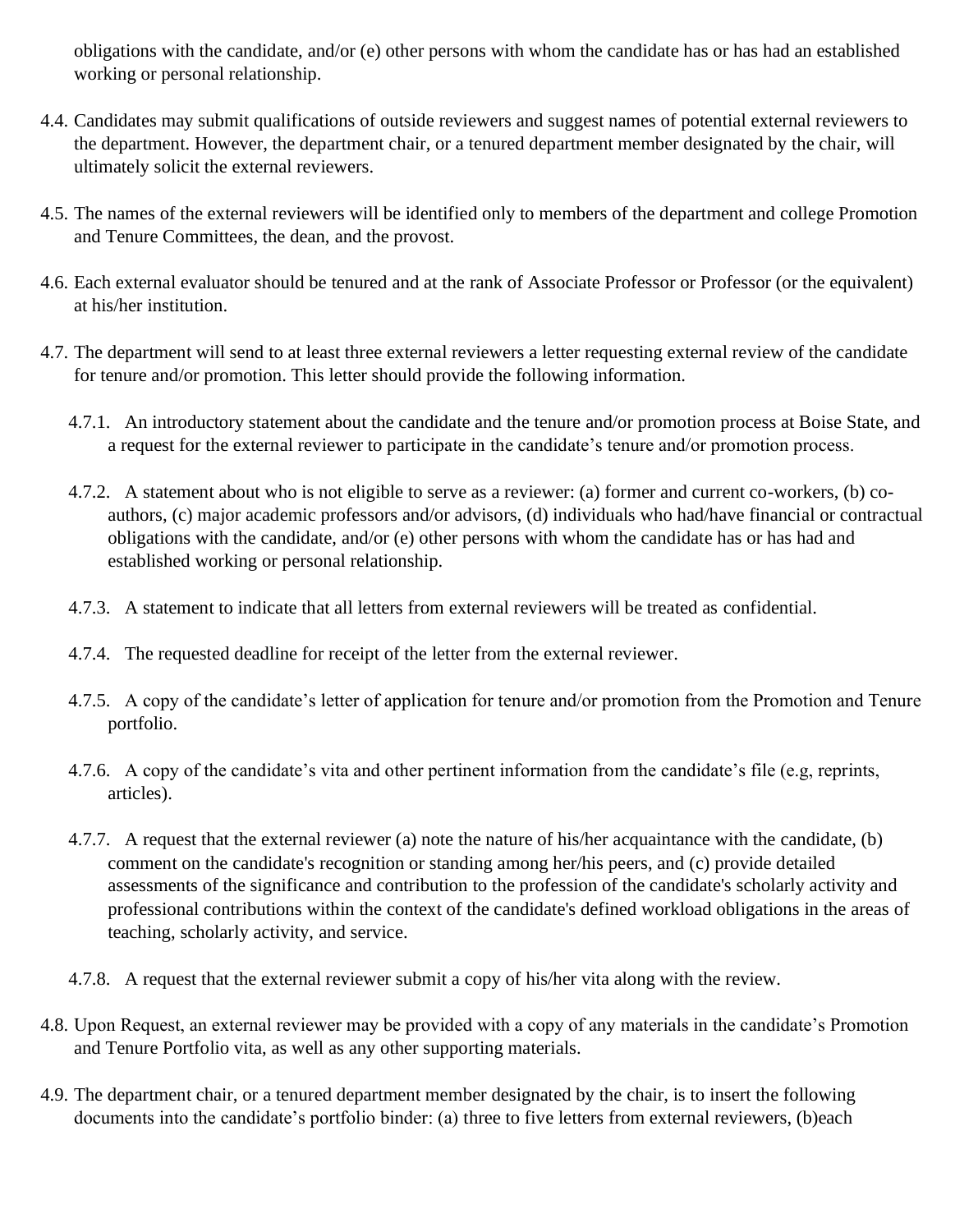reviewer's current vita, (c) the department's letter sent to the reviewers requesting the review (as detailed in Section 4.7), and (d) a detailed description of the procedure used to solicit the candidate's reviewers. These documents will be included in the candidate's Promotion and Tenure Portfolio until the review process is complete, at which time they will be removed from the portfolio before it is returned to the candidate. These external letters of review are to be incorporated in the evaluation of the candidate by the department Promotion and Tenure Committee, the department chair, the College of Education Promotion and Tenure Committee, and the dean of the college.

# 5. The Promotion and Tenure Portfolio

- 5.1. The basic structure of the Promotion and Tenure Portfolio and should include the following sections.
	- 5.1.1. *College of Education Eligibility and Summary Recommendations Form.*
	- 5.1.2. Letter of Request. This letter (two page maximum) shall note the specific nature of the candidate's request (tenure, promotion, rank). The letter should also highlight the applicant's productivity and major contributions in Teaching, Scholarly Activity and Service. Each of these three areas should be clearly identified and addressed within this Letter of Request.
	- 5.1.3. The Promotion and Tenure Vita (see Section 6)
	- 5.1.4. The annual statements of the role(s) that the faculty member has negotiated and/or been assigned within the department, college, and the institution.
	- 5.1.5. All annual department chair evaluations, along with all annual Tenure Progress Review evaluations from the department Promotion and Tenure Committee, and the second and fourth year Tenure Progress Review from the college Promotion and Tenure Committee.
	- 5.1.6. Evidence of teaching effectiveness. In this section of the Promotion and Tenure Portfolio the candidate should include evidence of effectiveness in Teaching. The Teaching section of the Promotion and Tenure Portfolio should include the following information.
		- 5.1.6.1. A listing of all courses taught within the last three years, including the student enrollment in and credit hours of each.
		- 5.1.6.2. The complete statistical analyses of all courses taught within the last three years.
		- 5.1.6.3. At least two complete sets of course evaluation student narrative comments from within the past academic year.
		- 5.1.6.4. Additional documentation of teaching effectiveness.
		- 5.1.6.5. 1-2 page narrative introduction, written by the candidate, to "teaching effectiveness," placed at the beginning of Section 5.1.6. Possible topics for the introduction might include the candidate's philosophy of teaching, reflections on teaching at Boise State, innovating in the classroom, curriculum development, relationship with partner schools, etc. this introduction is also to include a detailed description of any teaching activity associated with a negotiated workload different from a 60%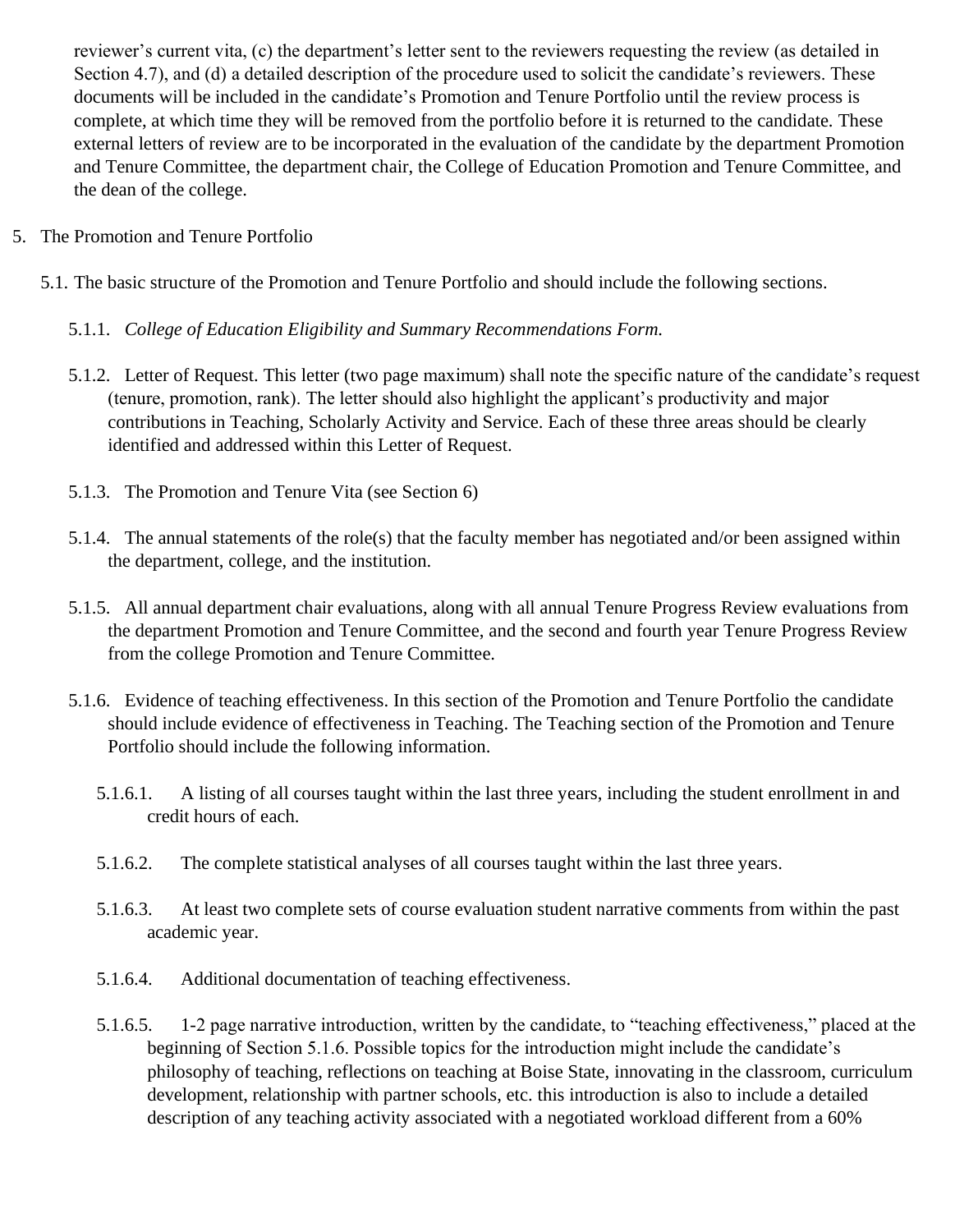allocation for teaching.

5.1.7. Evidence of scholarly activity. In this section of the portfolio the candidate should include a summary compilation of all scholarly contributions to date in reverse chronological order, prepared in APA format. Representative hard copy samples of publications should accompany the Promotion and Tenure Portfolio in a separate binder. The Scholarly Activity section of the Promotion and Tenure Portfolio should be organized as follows.

5.1.7.1. Publications.

5.1.7.1.1. Journals: refereed.

| National and international. |
|-----------------------------|
| Regional and local.         |
| Invited.                    |
|                             |

5.1.7.1.2. Journals: non-refereed.

| 5.1.7.1.2.1. | National and international. |
|--------------|-----------------------------|
| 5.1.7.1.2.2. | Regional and local.         |
| 5.1.7.1.2.3. | Invited.                    |

| 5.1.7.1.3.   | Books. |           |
|--------------|--------|-----------|
| 5.1.7.1.3.1. |        | Authored. |

5.1.7.1.3.2. Edited.

5.1.7.1.3.3. Chapters.

5.1.7.1.4. Other publications.

- 5.1.7.2. Scholarly presentations.
	- 5.1.7.2.1. National and international.
	- 5.1.7.2.2. Regional, state or local.
	- 5.1.7.2.3. Invited.
	- 5.1.7.2.4. Other scholarly presentations.

# 5.1.7.3. Grants.

| 5.1.7.3.1. | Funded.     |
|------------|-------------|
| 5.1.7.3.2. | Not funded. |

5.1.7.4. Other scholarly activity.

5.1.7.5. A 1-2 page narrative introduction, written by the candidate, to "scholarly activity," placed at the beginning of Section 5.1.7. Possible topics for introduction might include the candidate's area(s) of scholarly focus and nature of research, reflections on scholarly activities, determination of first authorship in collaborative publications, nature of collaborative authorship (including writing responsibilities when candidate is not first author), the quality of publications (such as acceptance rates,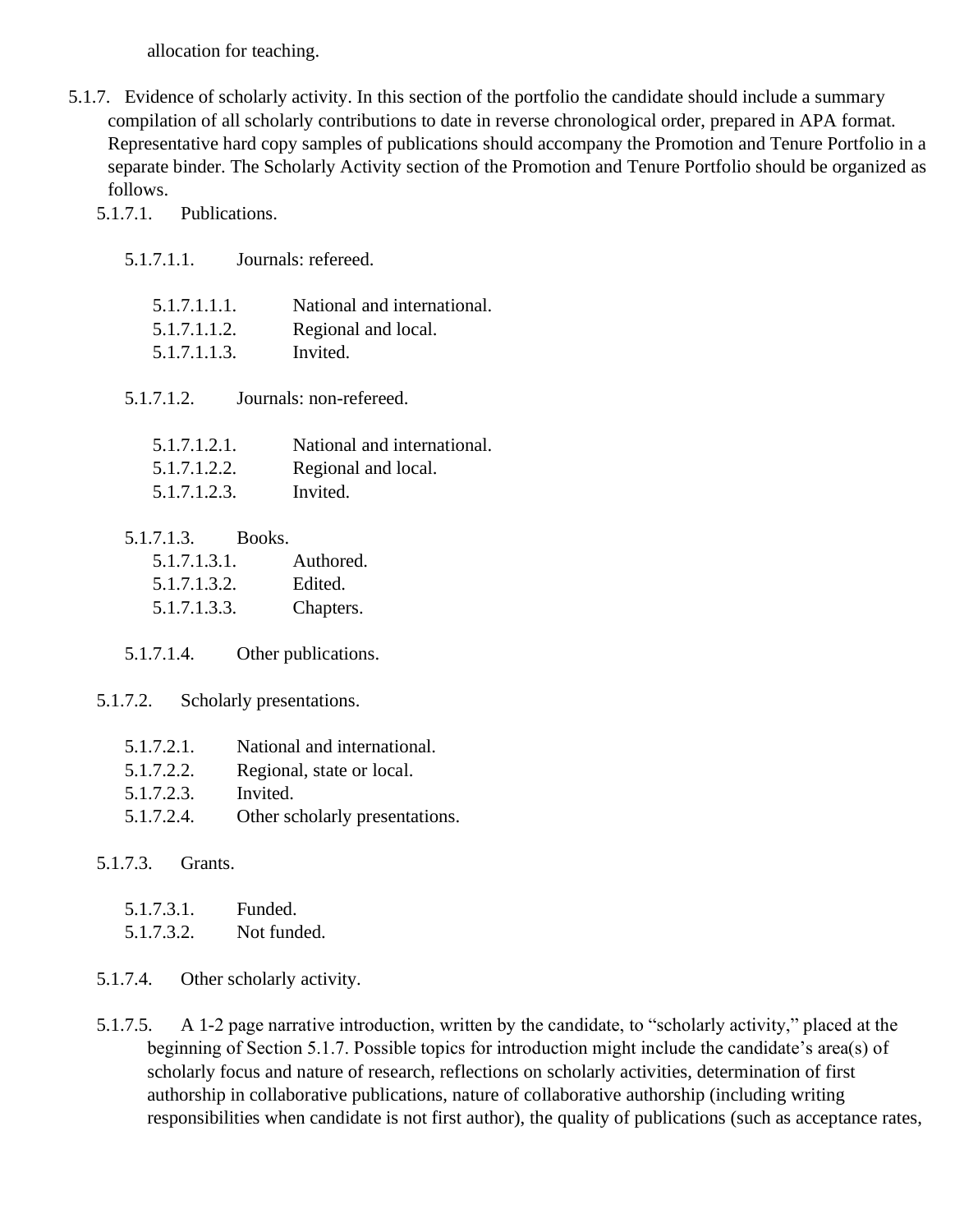impact factors, and/or circulation rates for journals), justification of interpreting a specific non-refereed journal as "equivalent" in value to a peer-reviewed journal, etc. This introduction is also to include a detailed description of any scholarly activity associated with a negotiated workload different from a 20% allocation for research.

- 5.1.8. Evidence of service contributions. In this section of the portfolio the candidate should include a compilation of all service contributions to date in reverse chronological order. The Service section of the Promotion and Tenure Portfolio should be organized as follows:
	- 5.1.8.1. Service to the university.
		- 5.1.8.1.1. University service (noting committees chaired, committee memberships, and committee outcomes).
		- 5.1.8.1.2. College service (noting committees chaired, committee memberships, and committee outcomes).
		- 5.1.8.1.3. Department service (noting committees chaired, committee memberships, and committee outcomes).
	- 5.1.8.2. Service to the profession.
		- 5.1.8.2.1. National and international.
		- 5.1.8.2.2. Regional and state.
		- 5.1.8.2.3. Local.
	- 5.1.8.3. Service to the community (professionally relevant).
	- 5.1.8.4. A 1-2 page narrative introduction, written by the candidate, to "service contributions," placed at the beginning of section 5.1.8. Possible topics for the introduction might include the candidate's philosophy of service, reflections on service contributions, developing key service activities, etc. This introduction is also to include a detailed description of any service activity associated with a negotiated workload different from a 20% allocation for service.
- 5.2. Additional supporting documentation may be included in the Promotion and Tenure Portfolio at the discretion of the candidate. Candidates should be judicious in including additional documentation, as voluminous materials may inadvertently obfuscate other documentation materials of greater significance.
- 6. The Promotion and Tenure Portfolio Vita

Candidates for tenure and/or promotion should include in the portfolio a vita standardized for this purpose. This Promotion and Tenure Vita serves as an overview of the complete Promotion and Tenure Portfolio.

- 6.1. The Promotion and Tenure Vita should include the following components.
	- 6.1.1. Demographic information (name, professional address, contact information etc.)
	- 6.1.2. Current and former professional positions and ranks, in reverse chronological order.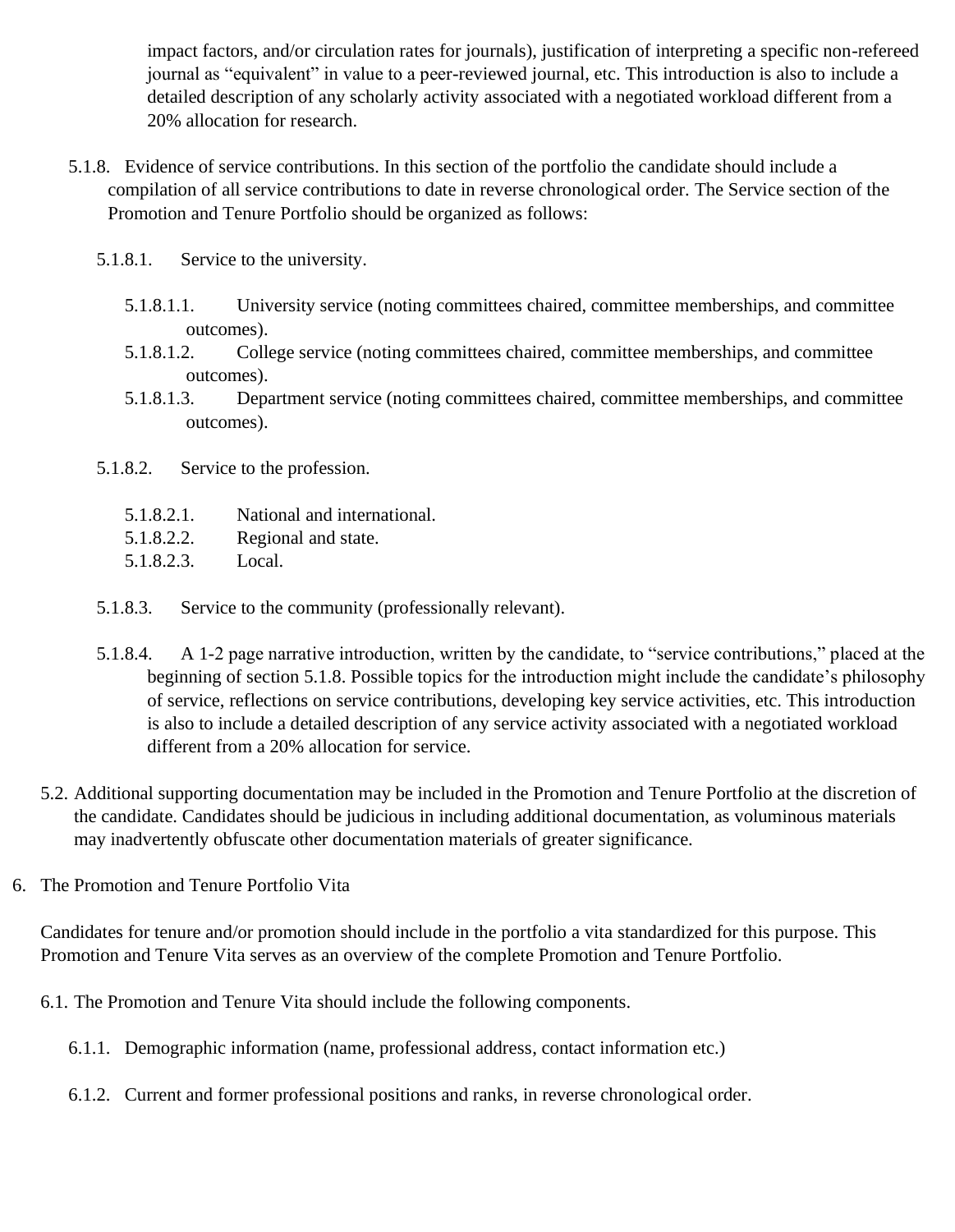- 6.1.3. Teaching assignments. This should include in reverse chronological a semester-by-semester listing of all courses taught over the previous three years, including (a) the student enrollment in each and (b) the "overall" instructor and course statistical summary evaluation for each course.
- 6.1.4. Scholarly activity. This should include a reverse chronological listing of scholarly achievements.
- 6.1.5. Service. This section should be organized in reverse chronological order, and by type of service (university, profession, community).
- 6.2. Each candidate is to submit a secured and un-editable electronic copy (e.g., a .pdf file) of the P&T Vita to the department chair.
- 7. The Promotion and Tenure Recommendation Process and Timelines in the College of Education
	- 7.1. By September 1, each candidate for promotion and/or tenure will submit to the department of Promotion and Tenure Committee the names of at least five impartial external reviewers from the same or related discipline as the candidate.
	- 7.2. By September 15 each candidate will submit the Promotion and Tenure Portfolio to the department chair, or a tenured department member designated by the chair, who will then forward the materials to the department Promotion and Tenure Committee. Each candidate is also to submit a secured and un-editable electronic copy of the Promotion and Tenure Portfolio Vita to the department chair.
	- 7.3. By October 1 the department Promotion and Tenure Committee shall review each candidate's portfolio, provide a written recommendation to the department chair and to the College of Education Promotion and Tenure Committee, and in writing notify each candidate of the committee's decision, accompanied by a rationale for this decision. The specific vote count of the department committee for each candidate will be recorded and reported to the department chair and to the College of Education Promotion and Tenure Committee. These written documents will be included in each candidate's portfolio. The candidate will acknowledge the committee recommendation by signing the Eligibility and Summary Recommendations Form. The candidate may attach a response to the committee's recommendation if desired.
	- 7.4. By October 15 the department chair will review the portfolio and the recommendation of the department committee for each candidate, provide a written recommendation to the College Promotion and Tenure Committee, including a rationale for that recommendation, and provide each candidate with the written recommendation. The candidate will acknowledge the chair's recommendation by signing the Eligibility and Summary Recommendations Form. The candidate may attach a response if desired.
	- 7.5. By December 1 the College Promotion and Tenure Committee will review the portfolio and recommendations from (a) the department Promotion and Tenure Committee and (b) the department chair for each candidate, and will notify each candidate in writing of the committee's recommendation, including a rationale for that recommendation. The committee will provide a written recommendation for each candidate to the dean, accompanied by a rationale for that recommendation. The specific college committee vote count on each candidate will be recorded and reported to the dean.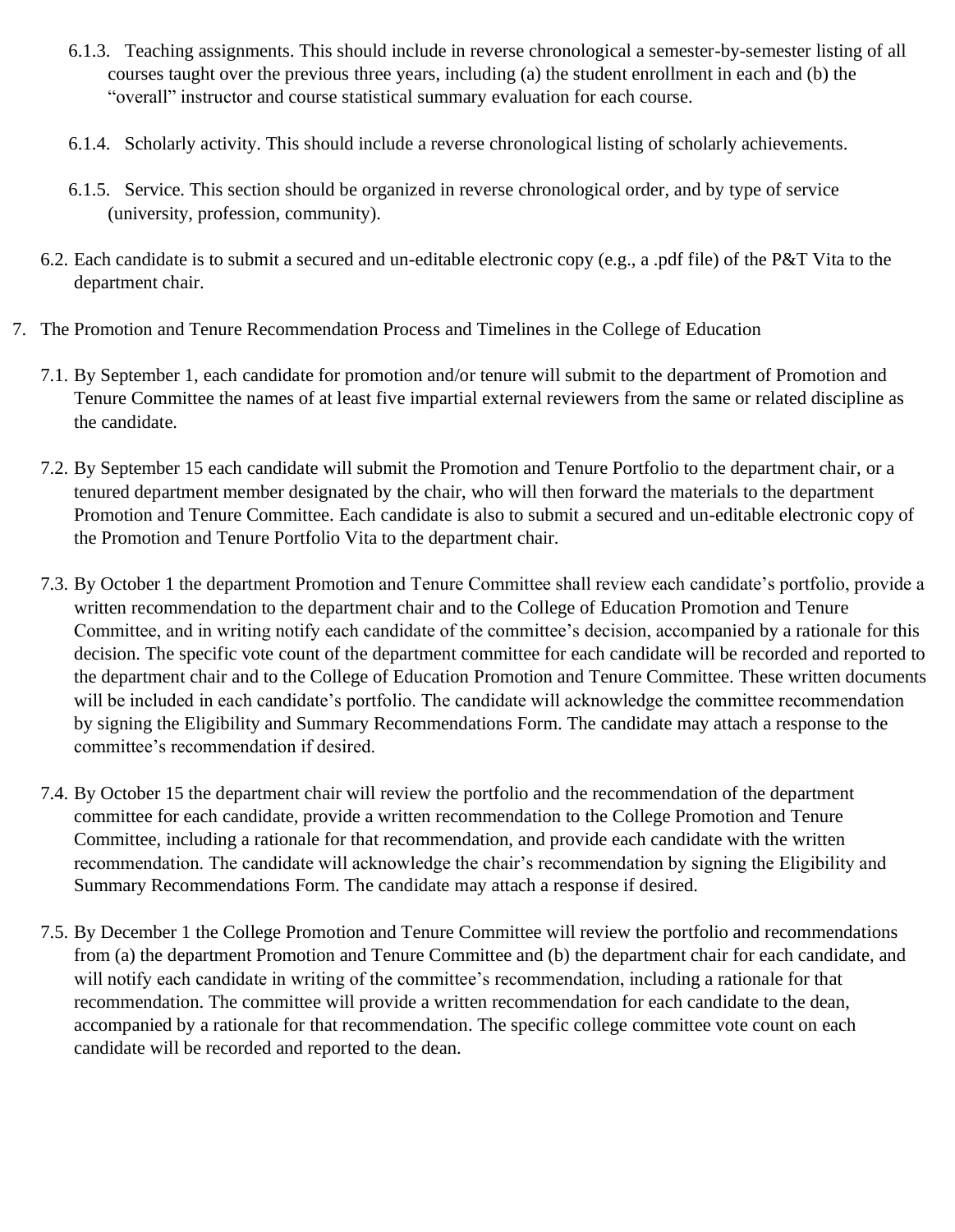- 7.6. By December 15 the College of education Promotion and Tenure Committee will forward all promotion and tenure materials to the dean of the college.
- 7.7. By January 15 the dean of the college will review each candidate's portfolio and all recommendations, and make a recommendation to the Provost and Vice-President for Academic Affairs. The dean will notify each candidate in writing of their recommendation, including specific areas of strength and weakness.
- 7.8. If a mandatory tenure decision is not required, a candidate may withdraw an application for promotion and/or tenure at any stage of the promotion and/or tenure process. However, faculty members are required to seek tenure no later than their sixth year of service at Boise State University. If continuous appointment is not awarded by that time the University has the option to issue a terminal contract.
- 8. Appeals of Recommendations
	- 8.1. Recommendation of the College Promotion and Tenure Committee. If the college committee's recommendation is that tenure and/or promotion should be denied, within five days of the notification the candidate may request a meeting with the committee. If requested, the committee must schedule a meeting within five working days of the request. The candidate must base any appeal on the established criteria for promotion or tenure. The candidate may present additional evidence. Following the meeting with the candidate, the committee may decide to revote on the recommendation for that candidate. Only committee members who are present at this appeal meeting may participate in any committee decision to revote. This vote requires a quorum of the committee to be in attendance.
	- 8.2. Recommendation of the Dean. If the dean's recommendation is that tenure and/or promotion should be denied, within five days of the notification the candidate may request a meeting with the dean. The dean must schedule the meeting within five working days of receiving the request. The candidate must base any appeal on the established criteria for promotion or tenure. The candidate may present additional evidence.
- 9. Tenure Status Review for Tenured Faculty
	- 9.1. Every Five years each tenured faculty member will be reviewed.
		- 9.1.1. Each year the Provost and Vice President for Academic Affairs notifies department administrators, in writing, as to the members of their units whose performance is to be reviewed during the year and as to the dates by which review procedures are to be completed. Each administrator communicates the names of these individuals to the unit's faculty members and asks each faculty member to indicate whether the performance of the faculty member who is under review should be questioned (BSU Policy 4380).
		- 9.1.2. To facilitate the evaluation of tenured faculty under review, upon request those tenured faculty members under review shall provide to the department chair a current curriculum vita and a description of negotiated faculty roles for distribution to department members.
		- 9.1.3. If during the periodic review the performance of a tenured faculty member is not questioned in writing by a majority of members of the department, the department chairperson will prepare a written review stating that the performance review has be conducted and that a full and complete review is not required.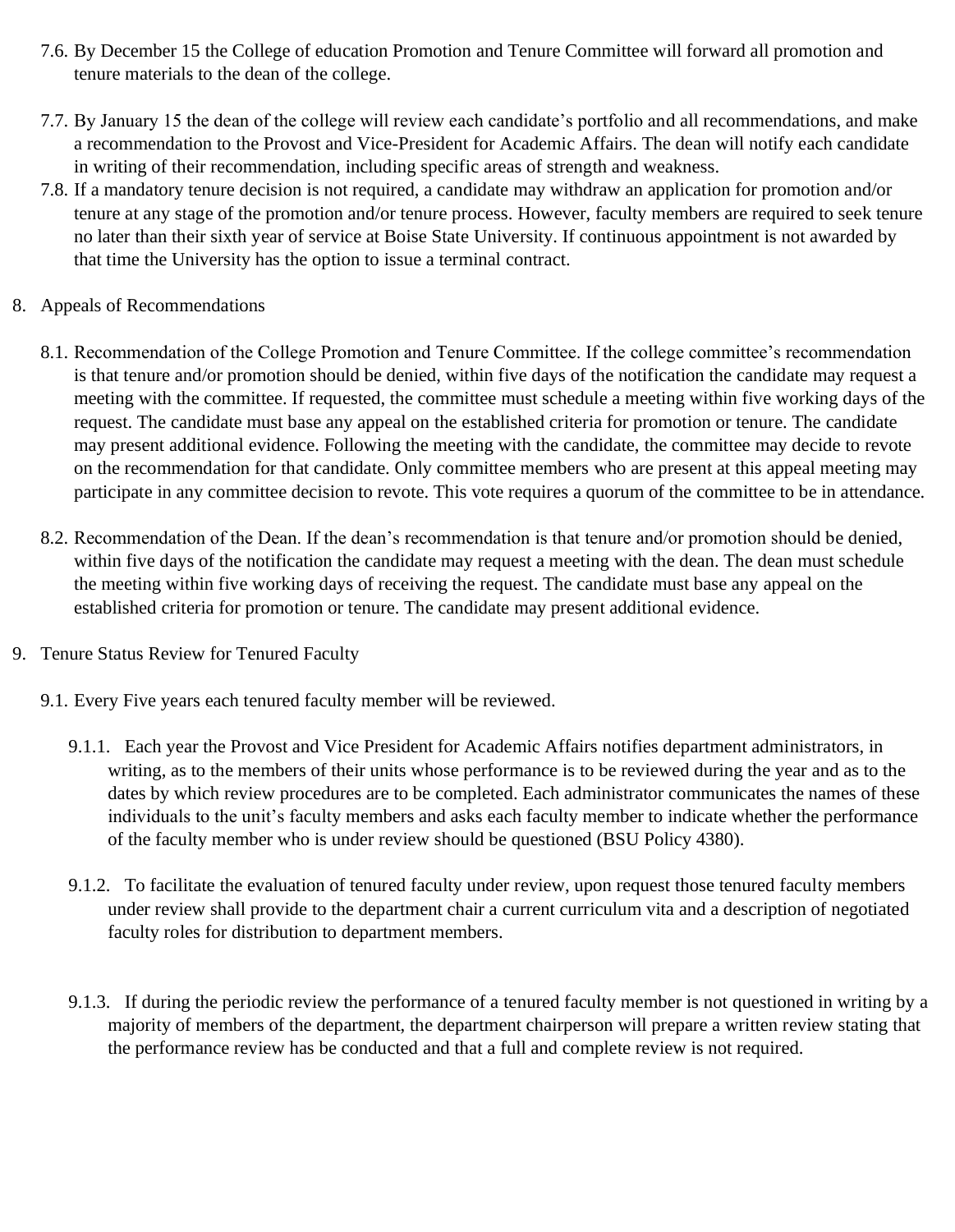9.1.4. If during the periodic review, the performance of a tenured faculty member is questioned in writing by a majority of members of the department or unit, or if the appropriate dean, the Provost and Vice President for Academic Affairs, or the President questions the faculty member's performance, then the Provost and Vice President for Academic Affairs must decide whether a full and complete review must be conducted in accordance with the procedures established for the initial evaluation for a tenure at the institution (BSU Policy 4380).

# TENURE PROGRESS REVIEW POLICY College of Education *Approved by faculty vote* **9/25/15**

# **Purpose**

An annual department level Tenure Progress Review will be conducted for each non-tenured tenure track faculty member in the College of Education. The purpose of the review is to assist non-tenured faculty members by monitoring their professional progress, and providing advice and guidance. This Tenure Progress Review will be conducted annually by each department's Promotion and Tenure Committee (or the equivalent), and may include a personal conference with the faculty member.

The faculty member being reviewed should provide the committee with the vita materials, department chair's annual evaluation(s), work in progress, future plans, and any other materials that will assist the review process. These materials should be structured consistent with the guidelines for the Promotion and Tenure Portfolio.

Following the annual department level Tenure Progress Review, the chair of the department committee will prepare a written assessment which will be submitted to the faculty member, with a copy forwarded to the department chair for inclusion in the faculty member's personnel file. As appropriate, the department chair should assist the faculty member develop and implement professional adjustments.

During the second and fourth year of tenure track employment at the university, each non-tenured faculty member will submit a developmental Promotion and Tenure Portfolio to the College of Education Promotion and Tenure Committee. The purpose of this college level Tenure Progress Review by the college committee is to provide each non-tenured faculty member with additional informed judgment about progress toward tenure.

# **Timeline**

March 1 - Each year each non-tenured faculty member will submit a developing promotion and tenure portfolio to the department chair, who will review and then forward the portfolio to the department's Promotion and Tenure Committee (or equivalent) for review and analysis.

March 15 - The chair of the department Promotion and Tenure Committee (or equivalent) will provide to each non-tenured faculty member a written analysis of the developing promotion and tenure portfolio, including recommendations regarding progress toward promotion and tenure.

March 20 - The department chair will forward the developing promotion and tenure portfolio of each second and fourth year non-tenured faculty member to the College of education Promotion and Tenure Committee.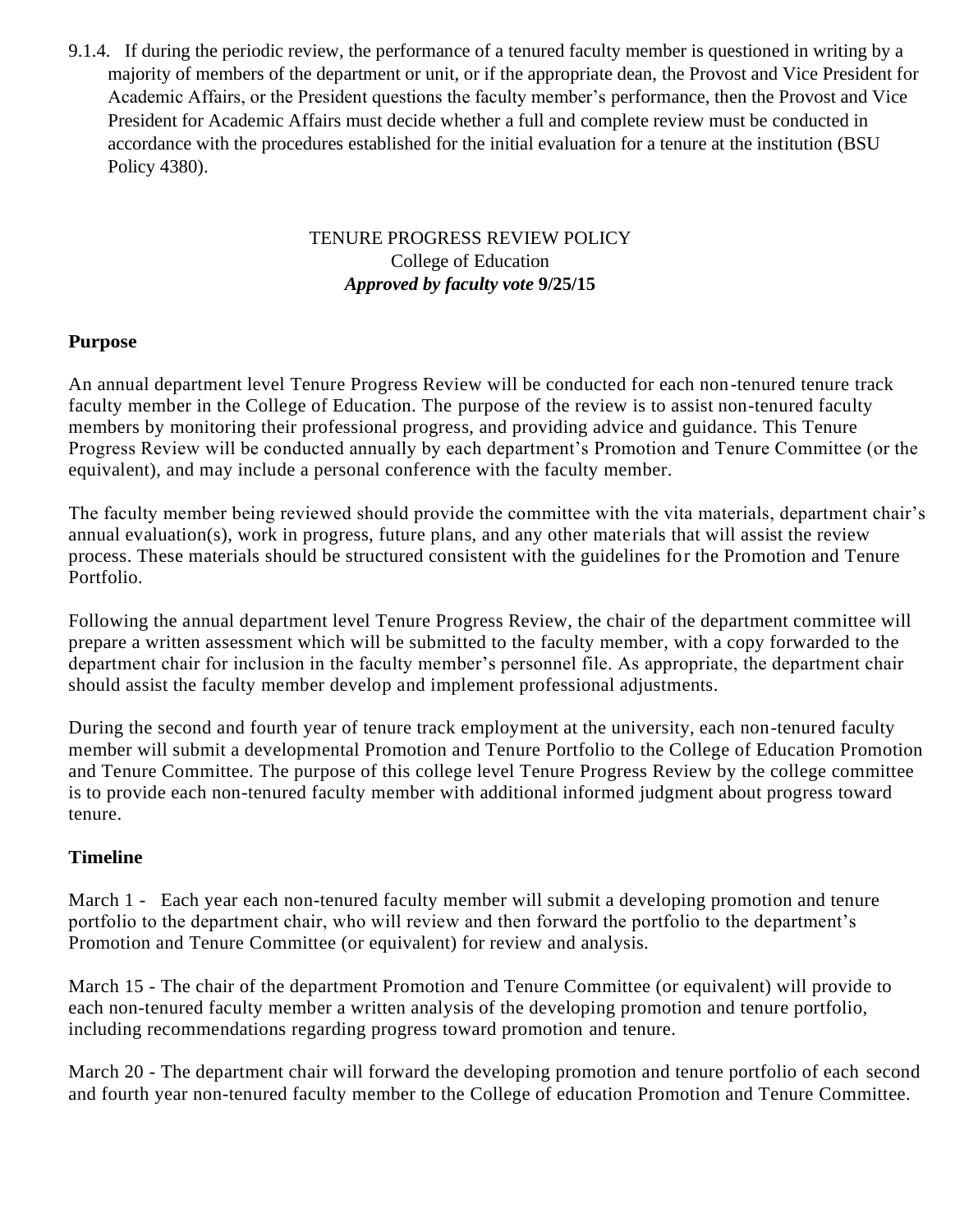April 10 - The College of Education Promotion and Tenure Committee will provide to each second and fourth year non-tenured faculty member a written analysis of and recommendations regarding progress toward tenure.

April 15 - The chair of the College of Education Promotion and Tenure Committee will forward a copy of that committee analysis to the dean of the College of Education and the appropriate department chair. As appropriate, the chair of the College of Education Promotion and Tenure Committee and/or the dean will meet individually with any second and fourth year non-tenured faculty member to discuss strategies to address identified areas of concern.

# CLINICAL FACULTY PROMOTION POLICY College of Education *Approved by faculty vote* **9/25/15**

### **Purpose**

This policy is designed to systematize the College of Education's promotion procedures for clinical faculty. These promotion guidelines interpret and clarify university policies for promotion of clinical faculty (BSU 4490) specific to the role and mission of the College of Education.

# **Preamble**

Promotion in the College of Education is the natural consequence of faculty members contributing productive and valued work for the good of the university, profession, and community. Clinical faculty play an integral part in developing educators candidates by working with candidates and mentors to create a rich learning experience in the field. Thus, promotion of clinical faculty is based largely on their performance in clinical field experiences and teaching in their respective programs.

The process for evaluating clinical faculty is the same as that for evaluating tenure-track faculty (BSU 4340); however, the process for evaluating clinical faculty differs as described below.

- 1. Composition of the College of Education Promotion and Tenure Committee must include one (1) clinical faculty member for the evaluation of clinical faculty.
- 2. The promotion folder for clinical faculty does not require external reviews—which speak to the quality of scholarship of tenure-track faculty. As noted in the university policy, the promotion folder must contain at least the following documents: a letter from the applicant requesting promotion, a comprehensive vita, a concise summary of activities that address the promotion criteria, all student/course evaluations, all annual evaluations, a copy of the position description for the position held by the applicant, and letters of support from at least two colleagues holding clinical or tenure-track faculty appointments at the university.

Annual review of clinical faculty is based on the criteria described in the College of Education's faculty evaluation rubric. Therefore, clinical faculty who consistently meet expectations on their annual review should be on track for promotion to clinical associate professor, and clinical associate professors whom consistently exceed expectations should be on track to promotion to clinical professor.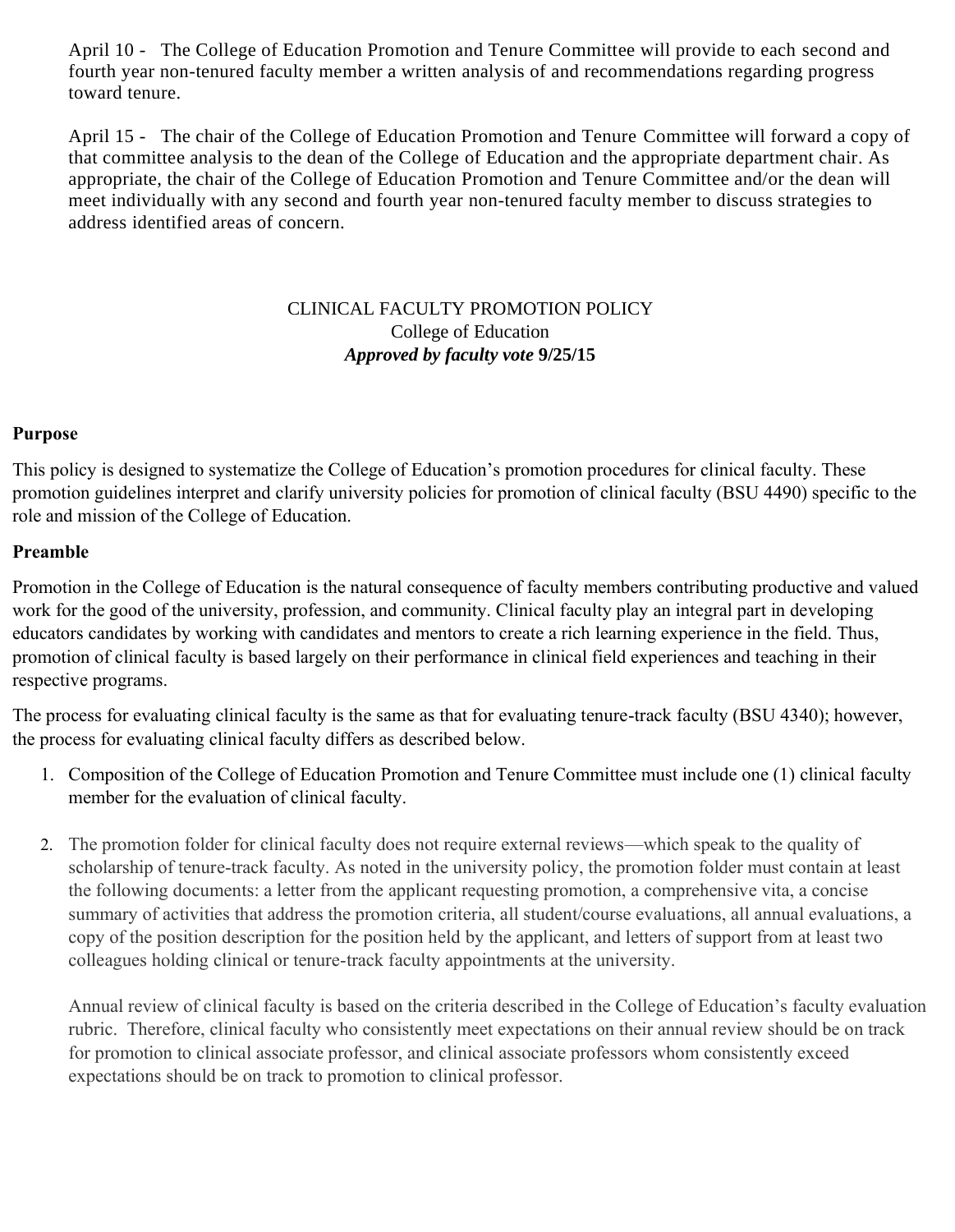# **Reference**

# Boyer, E. (1990). *Scholarship reconsidered: Priorities for the professoriate*. Princeton, NJ: The Carnegie Foundation for the Advancement of Teaching.

Appendix A

# Teaching Activity Worksheet [1]

|                                                                                      | 2nd Year Review                                                                                              | 4 <sup>th</sup> Year Review                                                                                                    | Associate<br>Professor/Tenure |  |  |
|--------------------------------------------------------------------------------------|--------------------------------------------------------------------------------------------------------------|--------------------------------------------------------------------------------------------------------------------------------|-------------------------------|--|--|
| <b>Teaching Assignment</b>                                                           | Faculty applying for promotion and tenure should identify activities in the<br>following productivity areas. |                                                                                                                                |                               |  |  |
| Assigned/Jointly Determined<br><b>Teaching Load</b><br>No. of Preps                  |                                                                                                              |                                                                                                                                |                               |  |  |
| <b>Student Enrollment</b>                                                            |                                                                                                              |                                                                                                                                |                               |  |  |
| Course Delivery System (i.e.,<br>on/off campus online)<br>New Course /Program Design |                                                                                                              |                                                                                                                                |                               |  |  |
| Supervisor/School Liaison                                                            |                                                                                                              |                                                                                                                                |                               |  |  |
| <b>Graduate Level Courses</b>                                                        |                                                                                                              |                                                                                                                                |                               |  |  |
|                                                                                      |                                                                                                              |                                                                                                                                |                               |  |  |
| <b>UG/G Student Advisor</b>                                                          |                                                                                                              | Advising loads may vary based on department needs.                                                                             |                               |  |  |
| <b>UG</b><br>Advisor/Supervising/Mentoring <sup>[2]</sup>                            |                                                                                                              |                                                                                                                                |                               |  |  |
| <b>Graduate Student Advisor-</b><br>Masters/Doctorate                                |                                                                                                              |                                                                                                                                |                               |  |  |
| Chair - Thesis/Projects                                                              |                                                                                                              |                                                                                                                                |                               |  |  |
| Chair - Dissertation                                                                 |                                                                                                              |                                                                                                                                |                               |  |  |
| Chair – Comprehensive Exam                                                           |                                                                                                              |                                                                                                                                |                               |  |  |
| Committee Member-<br>Thesis/Projects                                                 |                                                                                                              |                                                                                                                                |                               |  |  |
| Committee Member -<br>Dissertation                                                   |                                                                                                              |                                                                                                                                |                               |  |  |
| Committee Member - Doctoral<br>Comprehensive Exam                                    |                                                                                                              |                                                                                                                                |                               |  |  |
| Committee Member - Master's<br>Comprehensive Exam                                    |                                                                                                              |                                                                                                                                |                               |  |  |
| Other                                                                                |                                                                                                              | Faculty may submit other teaching activities as evidence to support or that<br>further reflects upon their academic expertise. |                               |  |  |
| Evaluations <sup>[3]</sup>                                                           | Faculty will submit a summary of evaluations for courses taught during<br>semesters under review.            |                                                                                                                                |                               |  |  |
| <b>Course Evaluations</b>                                                            | <b>Meets Expectations</b>                                                                                    | <b>Meets Expectations</b>                                                                                                      | <b>Meets Expectations</b>     |  |  |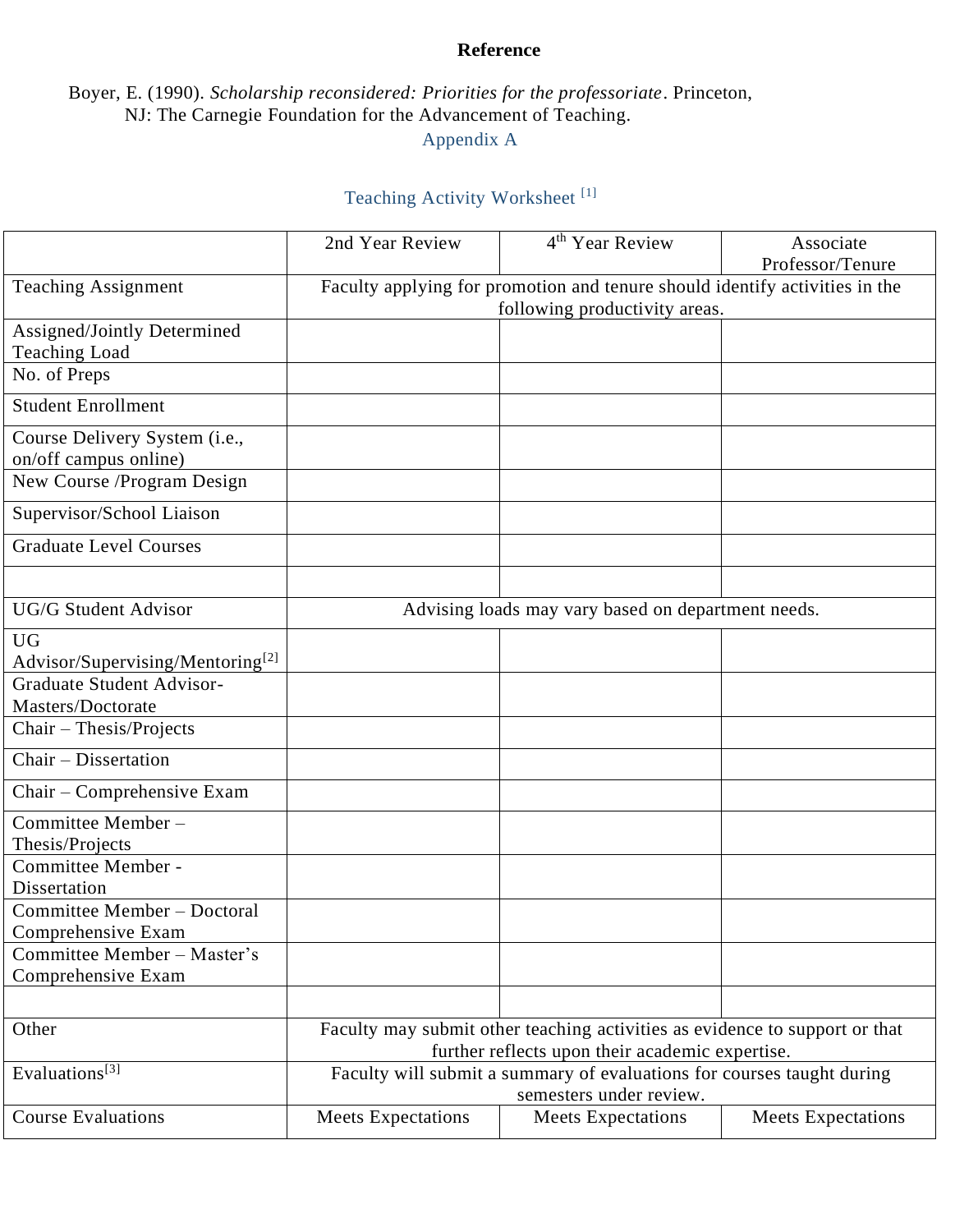| Peer Evaluation(s) – (Optional) |                    |                    |                    |
|---------------------------------|--------------------|--------------------|--------------------|
| <b>Chair Evaluations</b>        | Meets Expectations | Meets Expectations | Meets Expectations |

[1] Expectations are based on assigned workloads of 18 units of teaching (60% effort); 6 unites of scholarship (20% effort); and 6 units of service (20%). Faculty workloads adjusted from an 18 unit teaching assignment will result in higher/lower expectations in scholarship/service activities and must be documented in annual faculty evaluations, as well as supported by evidence from Department Chair.

[2] UG student advising that is associated with a faculty member's assigned workload shall be counted as ser vice activity.

[3] If necessary, Department Chair should assist faculty to establish a plan for improvement.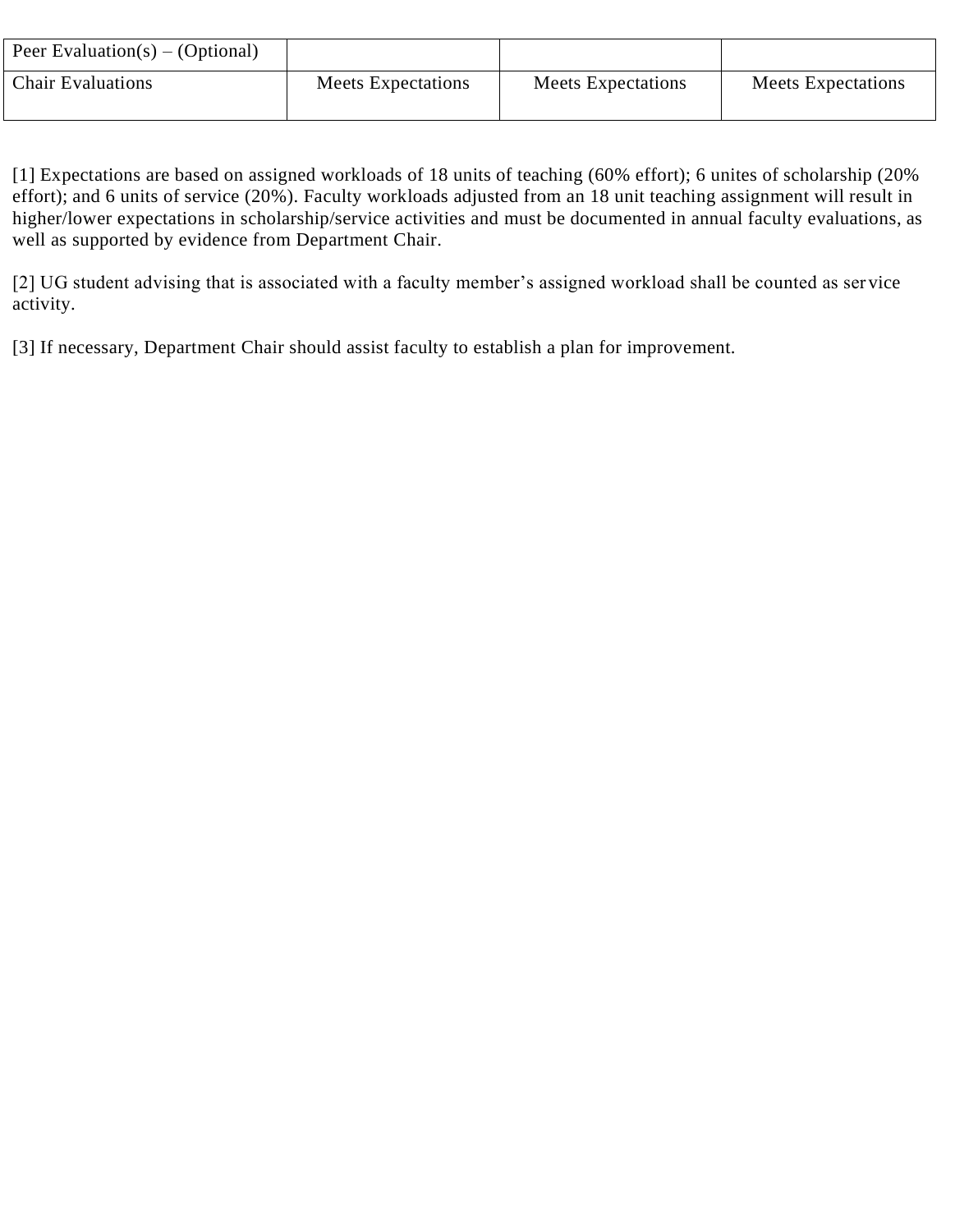# Appendix B

# Scholarly Activity Worksheet<sup>[4]</sup>

*Numerical criteria are recommendations. Each department and the disciplines represented within departments may require different emphases that better reflect scholarship in those fields.*

|                                                 | <b>2nd Year Review</b>                | 4 <sup>th</sup> Year Review           | <b>Associate Professor</b><br><b>Tenure</b> |
|-------------------------------------------------|---------------------------------------|---------------------------------------|---------------------------------------------|
| Publications <sup>[5]</sup>                     | 3 recommended                         | 6 recommended                         | 8 recommended                               |
| Articles, Peer-reviewed                         | 2 recommended, with<br>1 first author | 4 recommended, with<br>2 first author | 6 recommended, with<br>3 first author       |
| Articles, Non-peer<br>reviewed                  |                                       |                                       |                                             |
| Books - Edited                                  |                                       |                                       |                                             |
| <b>Books</b> – Authored                         |                                       |                                       |                                             |
| <b>Book Chapter</b>                             |                                       |                                       |                                             |
| Monographs                                      |                                       |                                       |                                             |
| <b>Abstracts</b>                                |                                       |                                       |                                             |
| <b>Curriculum Development</b>                   |                                       |                                       |                                             |
| Web authoring, multi-<br>media                  |                                       |                                       |                                             |
| <b>Research Reports</b>                         |                                       |                                       |                                             |
| <b>Conference Proceedings</b>                   |                                       |                                       |                                             |
| Established line of enquiry                     |                                       | Supportive External<br>Review         | Recognized as scholar by<br>External Review |
| <b>Presentations</b>                            | 2 recommended                         | 4 recommended                         | 6 recommended                               |
| <b>Professional Meetings</b><br>(Peer-reviewed) | 1 recommended                         | 2 recommended                         | 3 recommended                               |
| Local                                           |                                       |                                       |                                             |
| <b>State</b>                                    |                                       |                                       |                                             |
| Regional                                        |                                       |                                       |                                             |
| National                                        | 1 recommended at this level           | 2 recommended at this<br>level        | 3 recommended at this<br>level              |
| International                                   |                                       |                                       |                                             |
| Panel member/discussant                         |                                       |                                       |                                             |
| <b>Session/Section Chair</b>                    |                                       |                                       |                                             |
| Invited                                         |                                       |                                       |                                             |
| Keynote                                         |                                       |                                       |                                             |
| <b>Speeches, Workshops</b>                      |                                       |                                       |                                             |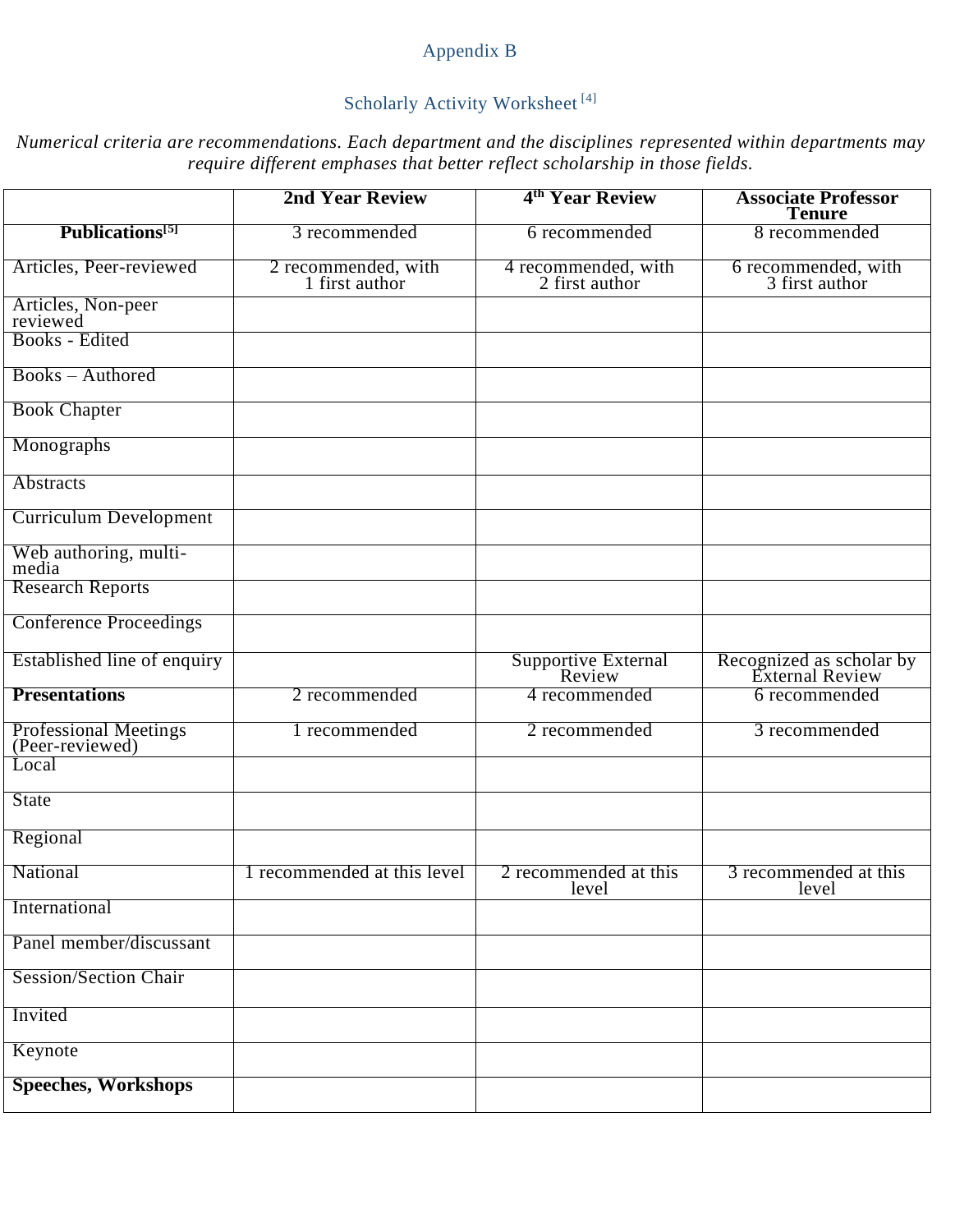| Non-peer reviewed      |                                                                                                                                        |               |               |
|------------------------|----------------------------------------------------------------------------------------------------------------------------------------|---------------|---------------|
| Local                  |                                                                                                                                        |               |               |
| <b>State</b>           |                                                                                                                                        |               |               |
| Regional               |                                                                                                                                        |               |               |
| National/International |                                                                                                                                        |               |               |
| Invited                |                                                                                                                                        |               |               |
| Grants <sup>[6]</sup>  | Recommended 0                                                                                                                          | Recommended 1 | Recommended 1 |
| Internal - Funded      |                                                                                                                                        | Recommended 1 |               |
| Internal – Not Funded  |                                                                                                                                        |               |               |
| External - Funded      |                                                                                                                                        |               |               |
| External – Not Funded  |                                                                                                                                        |               | Recommended 1 |
|                        |                                                                                                                                        |               |               |
| <b>Other</b>           | Faculty may submit other scholarly activities (see Boyer, 1990) as evidence to support<br>of that further reflects academic expertise. |               |               |

[4] Faculty hired with prior experience will have expectations for Promotion and/or Tenure stated clearly in their Letter of Appointment from the Dean.

[5] Expectations are based on assigned workloads of 18 units of teaching (60% effort); 6 units of scholarship (20% effort); and 6 units of service (20%). Faculty workloads adjusted from an 18 unit teaching assignment will result in higher/lower expectations in scholarship/service activities and must be documented in annual faculty evaluations, as well as supported by evidence from the Department Chair.

[6] Although seeking external funding is strongly encouraged, at times, funding is limited in some disciplines. Other scholarly activities can supplant grants submitted for external funding.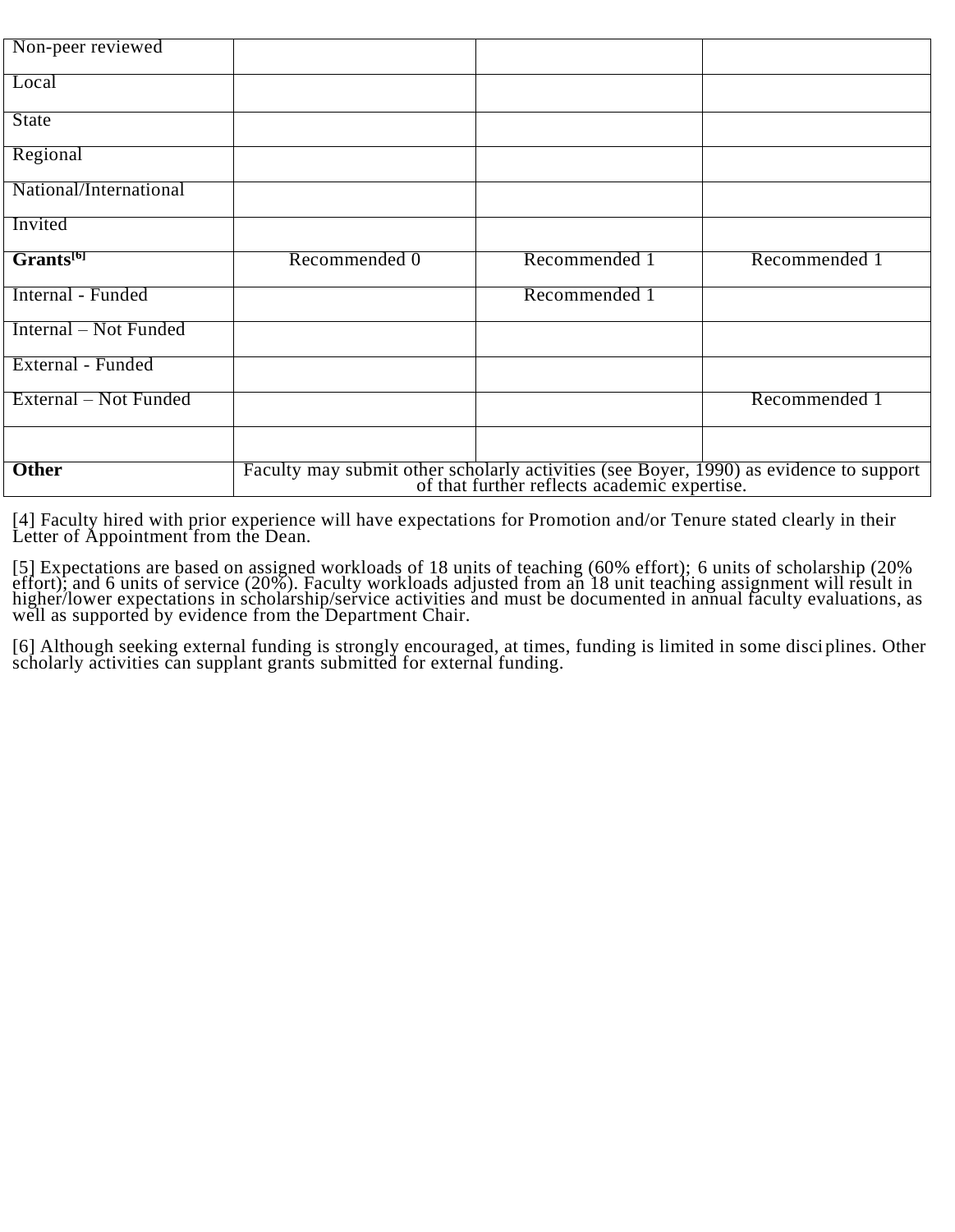# Appendix C Service Activity Worksheet [7]

|                                                   | 2nd Year Review | <b>4th Year Review</b> | Tenure/Associate<br><b>Professor</b> |
|---------------------------------------------------|-----------------|------------------------|--------------------------------------|
| <b>Department Committees</b>                      |                 |                        |                                      |
| Chair                                             |                 |                        |                                      |
| Member                                            |                 |                        |                                      |
| Chair of Department                               |                 |                        |                                      |
| Assigned Administrative                           |                 |                        |                                      |
| Duties (e.g., Program                             |                 |                        |                                      |
| Student<br>Director;                              |                 |                        |                                      |
|                                                   |                 |                        |                                      |
| <b>College Committees</b>                         |                 |                        |                                      |
| Chair                                             |                 |                        |                                      |
| Member                                            |                 |                        |                                      |
| Assigned Administrative                           |                 |                        |                                      |
| Duties (e.g., Program<br>Student<br>Director;     |                 |                        |                                      |
| <b>University Committees</b>                      |                 |                        |                                      |
| Chair                                             |                 |                        |                                      |
| Member                                            |                 |                        |                                      |
| Assigned Administrative                           |                 |                        |                                      |
| Duties (e.g.,<br>Program                          |                 |                        |                                      |
| Director;<br>Student                              |                 |                        |                                      |
| <b>Student</b>                                    |                 |                        |                                      |
| Chair                                             |                 |                        |                                      |
| Member                                            |                 |                        |                                      |
| Assigned Administrative                           |                 |                        |                                      |
| Duties (e.g.,<br>Program                          |                 |                        |                                      |
| Director; Student                                 |                 |                        |                                      |
|                                                   |                 |                        |                                      |
| <b>Scholarly/Professional Organizations/State</b> |                 |                        |                                      |
| <b>Committees or</b>                              |                 |                        |                                      |
| <b>Educational Agencies</b>                       |                 |                        |                                      |
| <b>Editorial Board</b><br>Membership/Reviewer     |                 |                        |                                      |
| Conference Activities (e.g.,<br>Role)             |                 |                        |                                      |
|                                                   |                 |                        |                                      |
| Organization/Committee/Age<br>ncy                 |                 |                        |                                      |
| State                                             |                 |                        |                                      |
| Regional                                          |                 |                        |                                      |
| National                                          |                 |                        |                                      |
| International                                     |                 |                        |                                      |
| <b>Community Engagement</b>                       |                 |                        |                                      |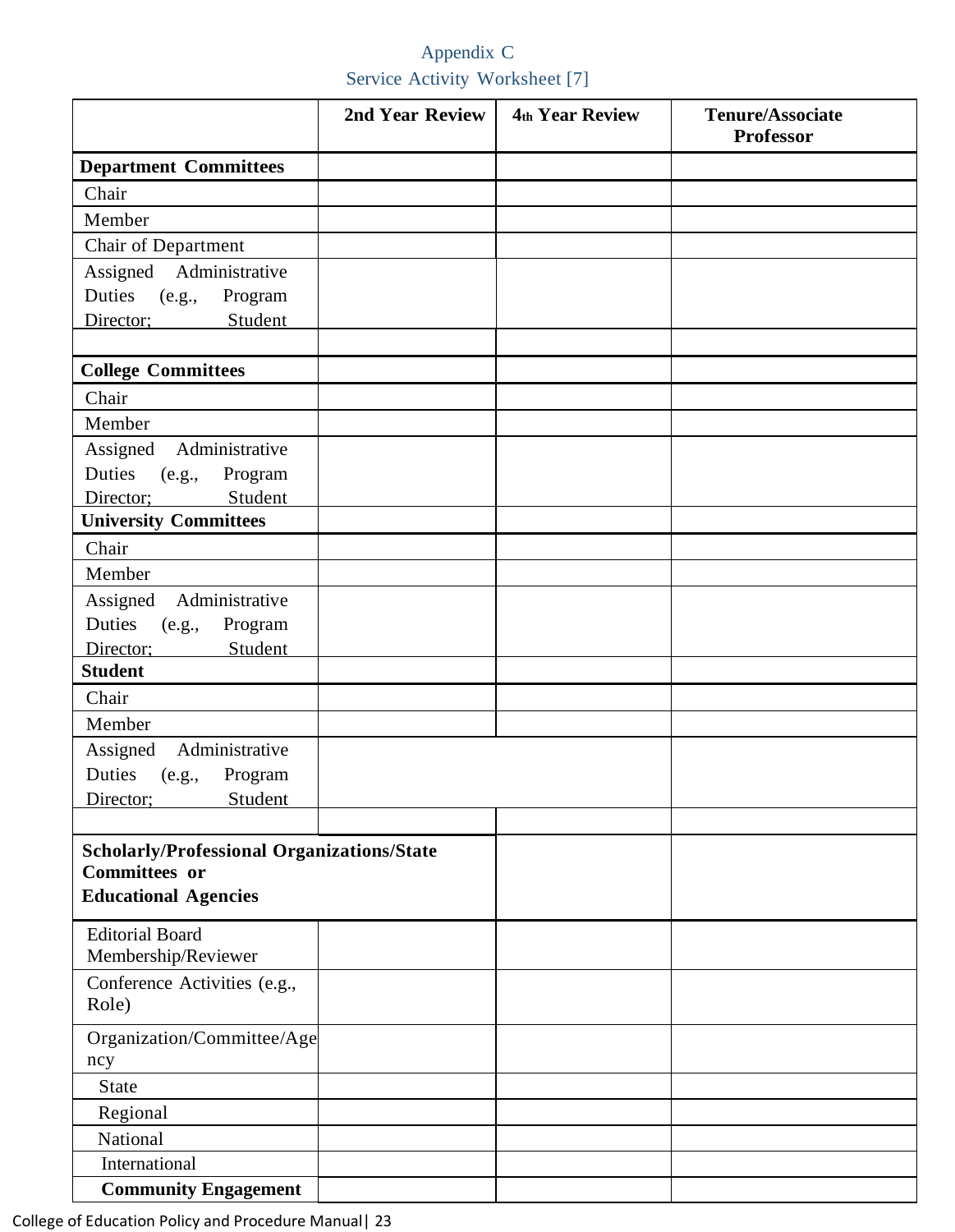| Presentations                                               |                                                                                                                          |  |  |  |
|-------------------------------------------------------------|--------------------------------------------------------------------------------------------------------------------------|--|--|--|
| Workshops/Seminars                                          |                                                                                                                          |  |  |  |
| Consulting                                                  |                                                                                                                          |  |  |  |
| <b>Service Grants</b>                                       |                                                                                                                          |  |  |  |
| <b>Board: Office/Members</b>                                |                                                                                                                          |  |  |  |
| Volunteer Service (not as an<br>official member of board or |                                                                                                                          |  |  |  |
| committee)                                                  |                                                                                                                          |  |  |  |
| <b>Other</b>                                                | Faculty may submit other service activities as evidence to support or that<br>further reflects their academic expertise. |  |  |  |

[7] Expectations are based on an assigned workload of 18 units of teaching (60% effort); 6 units of scholarship (20%effort); and 6 units of service (20%). Faculty workloads adjusted from an 18 unit teaching assignment will result in higher/lower expectations in scholarship/service activities and must be documented in annual faculty evaluations, as well as supported by evidence from the Department Chair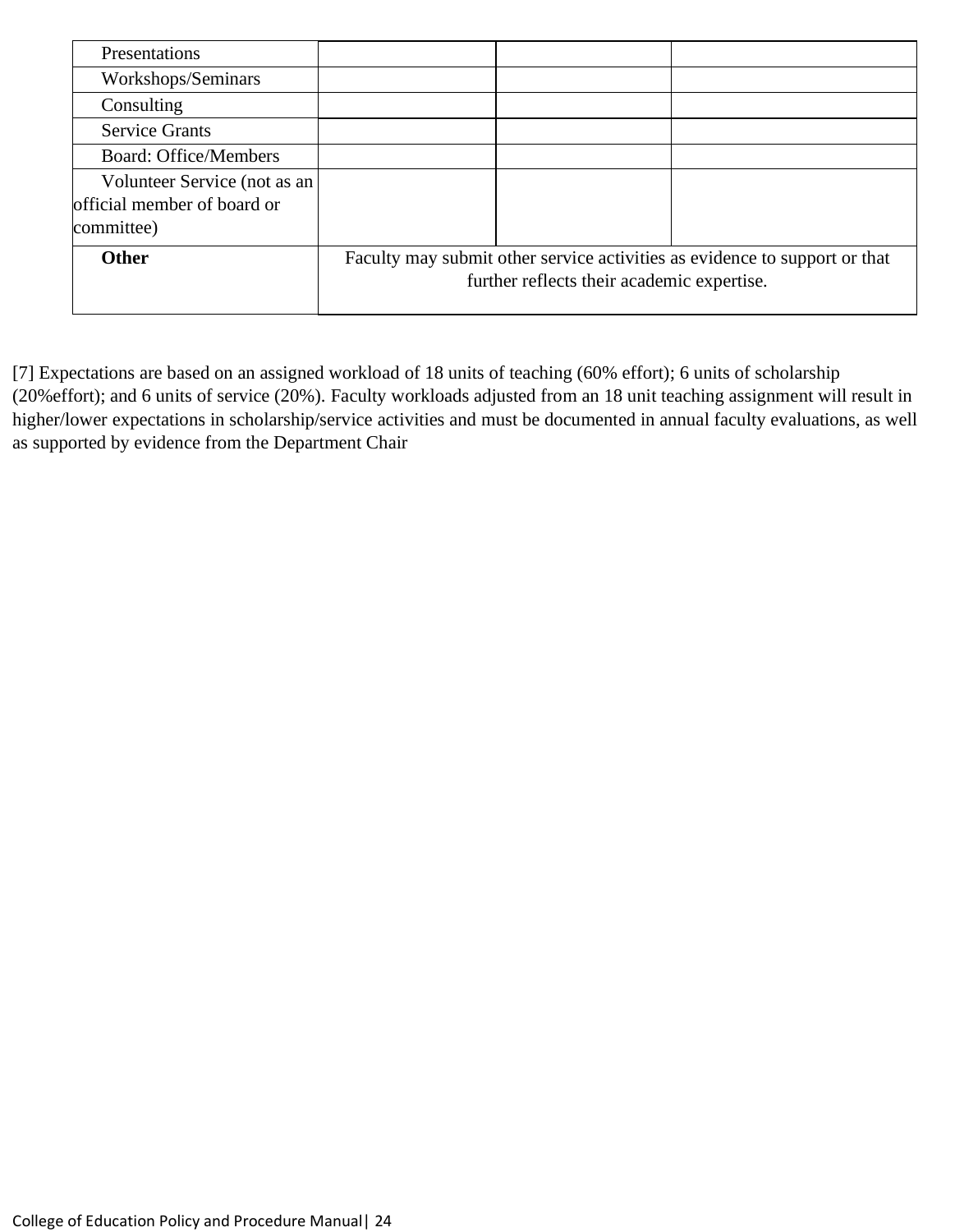# Appendix D College of Education Eligibility and Summary Recommendations Form Promotion and/or Tenure

# *Candidate completes Items 1-3; Candidate and Department Chair Complete Item 4*

|    |                                                                                         |                | 1. Name: |         |                                                                                                                 |  |  |
|----|-----------------------------------------------------------------------------------------|----------------|----------|---------|-----------------------------------------------------------------------------------------------------------------|--|--|
|    |                                                                                         |                | (Last)   | (First) | (Middle)                                                                                                        |  |  |
|    |                                                                                         |                |          |         | 2. The individual named above is applying for: ________________________________tenure<br>(check either or both) |  |  |
|    |                                                                                         |                |          |         |                                                                                                                 |  |  |
|    |                                                                                         |                |          |         | (e.g., Associate Professor of Elementary Ed.)                                                                   |  |  |
| 4. | Eligibility: (See BSU Policy 4340; College of Education Promotion and Tenure Policy and |                |          |         |                                                                                                                 |  |  |
|    | Procedures)                                                                             |                |          |         |                                                                                                                 |  |  |
|    | Yes                                                                                     | No             |          |         | Faculty member meets eligibility criteria for Tenure Review                                                     |  |  |
|    | Yes                                                                                     | N <sub>o</sub> |          |         | Faculty member meets eligibility criteria for Promotion Review                                                  |  |  |
|    |                                                                                         |                |          |         | Date:                                                                                                           |  |  |
|    |                                                                                         |                |          |         | Date:                                                                                                           |  |  |

| Recommendations           |                |                |                |                |                |                |           |                |  |
|---------------------------|----------------|----------------|----------------|----------------|----------------|----------------|-----------|----------------|--|
|                           | Department     |                |                | Department     |                | COE P&T        |           | Dean           |  |
|                           | P&T            |                |                | Chair          |                |                |           |                |  |
| Recommendation            | Tenure         |                | Tenure         |                | Tenure         |                | Tenure    |                |  |
|                           |                | Promotion      |                | Promotion      | Promotion      |                | Promotion |                |  |
|                           | Yes            | Yes            | Yes            | Yes            | Yes            | Yes            | Yes       | Yes            |  |
|                           | N <sub>o</sub> | N <sub>o</sub> | N <sub>0</sub> | N <sub>o</sub> | N <sub>0</sub> | N <sub>o</sub> | No        | N <sub>0</sub> |  |
| <b>Candidate Notified</b> | Yes            | N <sub>o</sub> | Yes            | N <sub>o</sub> | Yes            | N <sub>o</sub> | Yes       | N <sub>0</sub> |  |
| Chair Signature           |                |                |                |                |                |                |           |                |  |
| Date                      |                |                |                |                |                |                |           |                |  |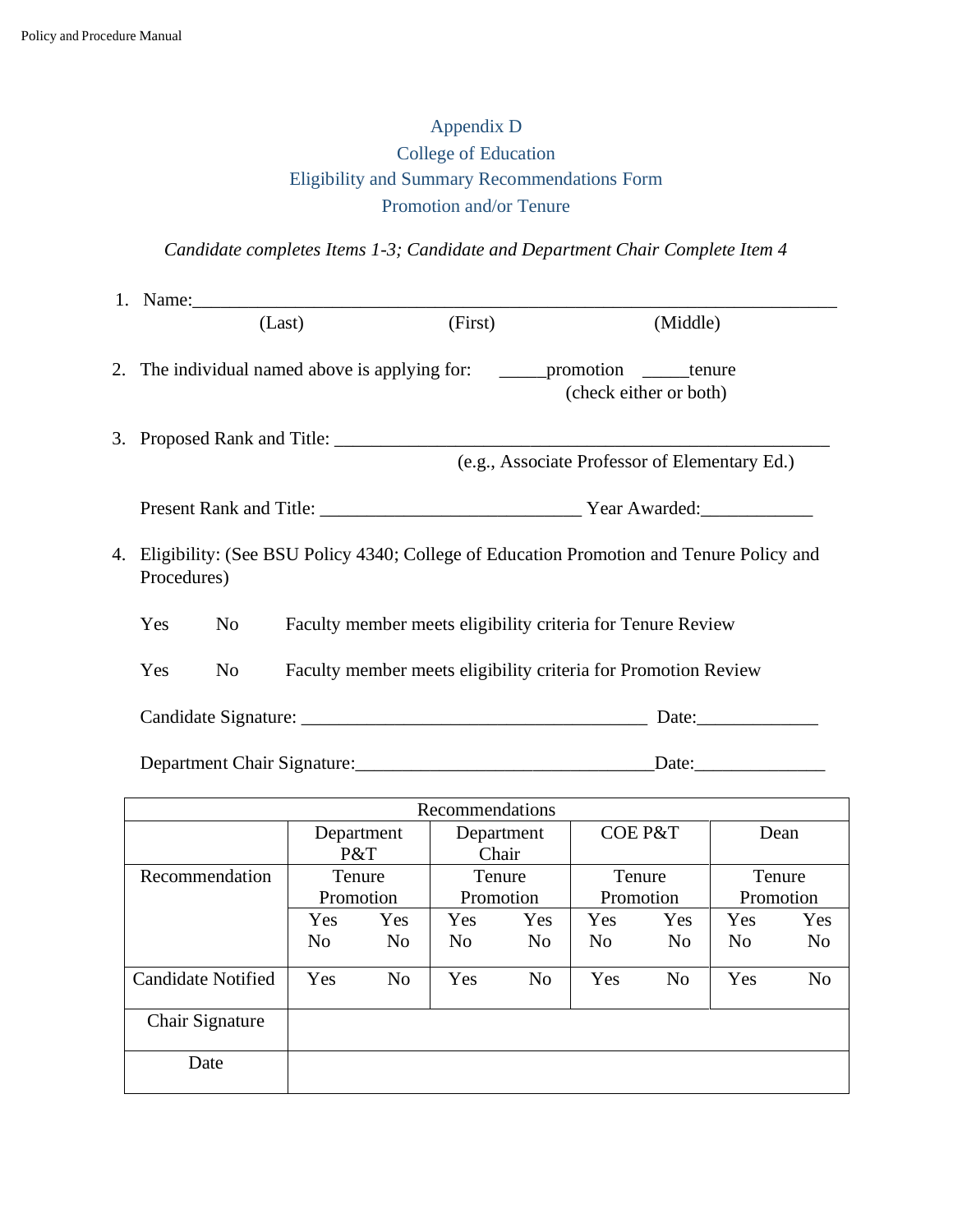| Candidate<br>Signature |  |
|------------------------|--|
| Date                   |  |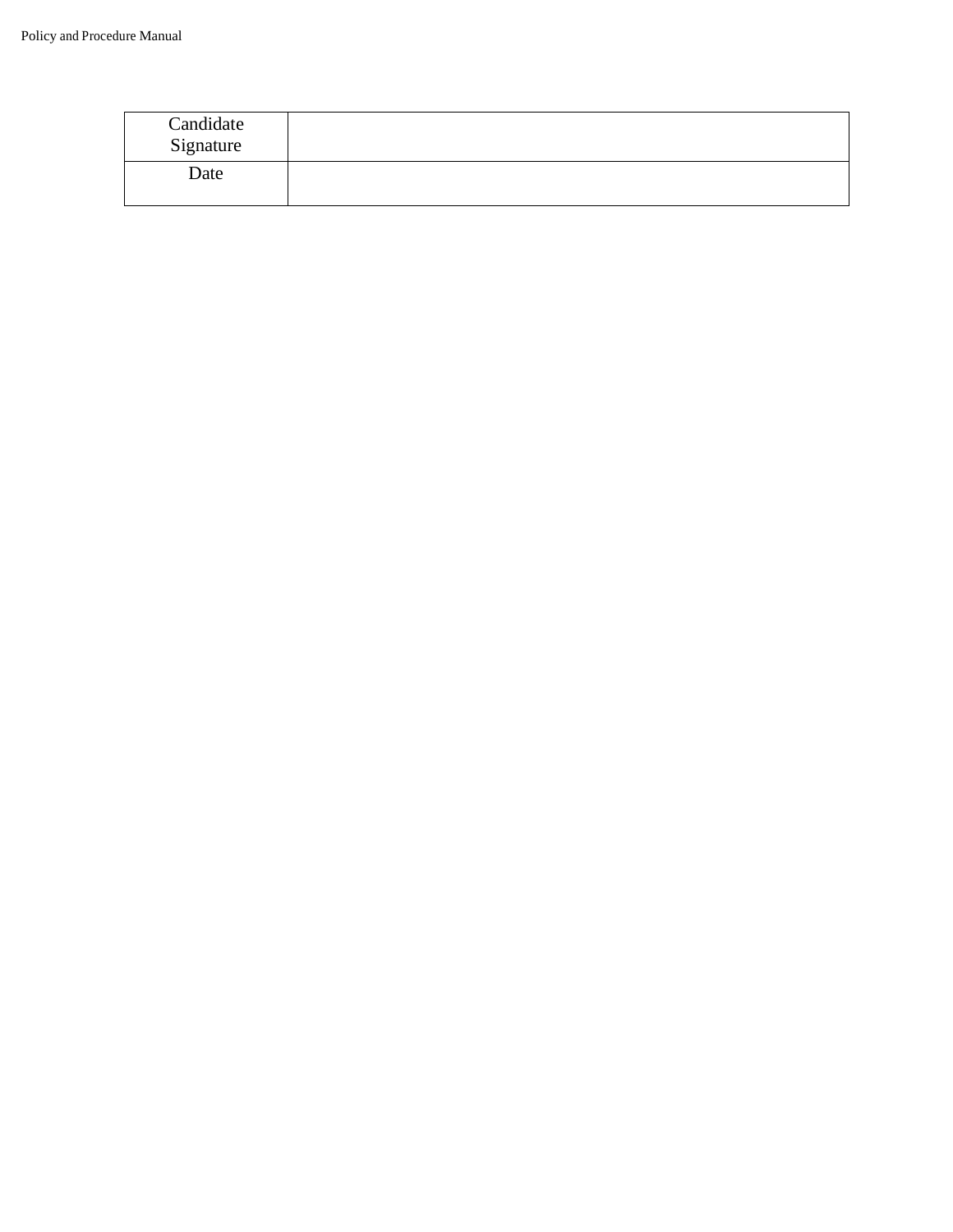# Appendix E College of Education Promotion & Tenure Materials Checklist and Timeline

September 15 **–** The following materials should be submitted to the Department Chair:

**\_\_\_\_\_\_\_\_** Eligibility and Summary Recommendation Form (Candidate completes Items 1-3; Candidate and Department Chair complete: Item 4)

Letter of application (statement of role)

\_\_\_\_\_\_\_\_ Completed portfolio (see #4 of the Promotion/Tenure Portfolio of the College of Education Promotion and Tenure Policy and Procedures Manual)

\_\_\_\_\_\_\_\_ Vita

\_\_\_\_\_\_\_\_ Evidence of teaching effectiveness

\_\_\_\_\_\_\_\_ Evidence of scholarly activities

Evidence of service

\_\_\_\_\_\_\_\_ Department requirements for Promotion and Tenure which augment the University of College policy have been acknowledged and addressed in this file

- September 30 Department Promotion and Tenure review completed and candidate notified of recommendation
- October 5 Candidate responds by signing Eligibility and Summary Recommendation Form (attach response to recommendation if desired.)
- October 10 Department chair review completed; candidate notified of recommendation.
- October 15 Candidate responds by signing Eligibility and Summary Recommendation Form (attach Response to recommendation if desired.)
- October 15 Department chair forwards the portfolio and recommendation to the College of Education Promotion and Tenure Committee.
- December 1 College of Education Promotion and Tenure Committee review completed; candidate notified of recommendation.
- December 6 Candidate responds by signing Eligibility and Summary Recommendation Form (attach response to recommendation if desired.) Candidate appeal due/request meeting with the College of Education Promotion & Tenure Committee, if desired. (See College of Education Promotion & Tenure Appeal procedures (pg. D6, Item 6.2).)
- December 15 College of Education Promotion and Tenure Committee forwards portfolio and recommendation to the Dean.
- January 15 College of Education Dean notifies each candidate of recommendation to be forwarded to the Provost and Academic Vice-President.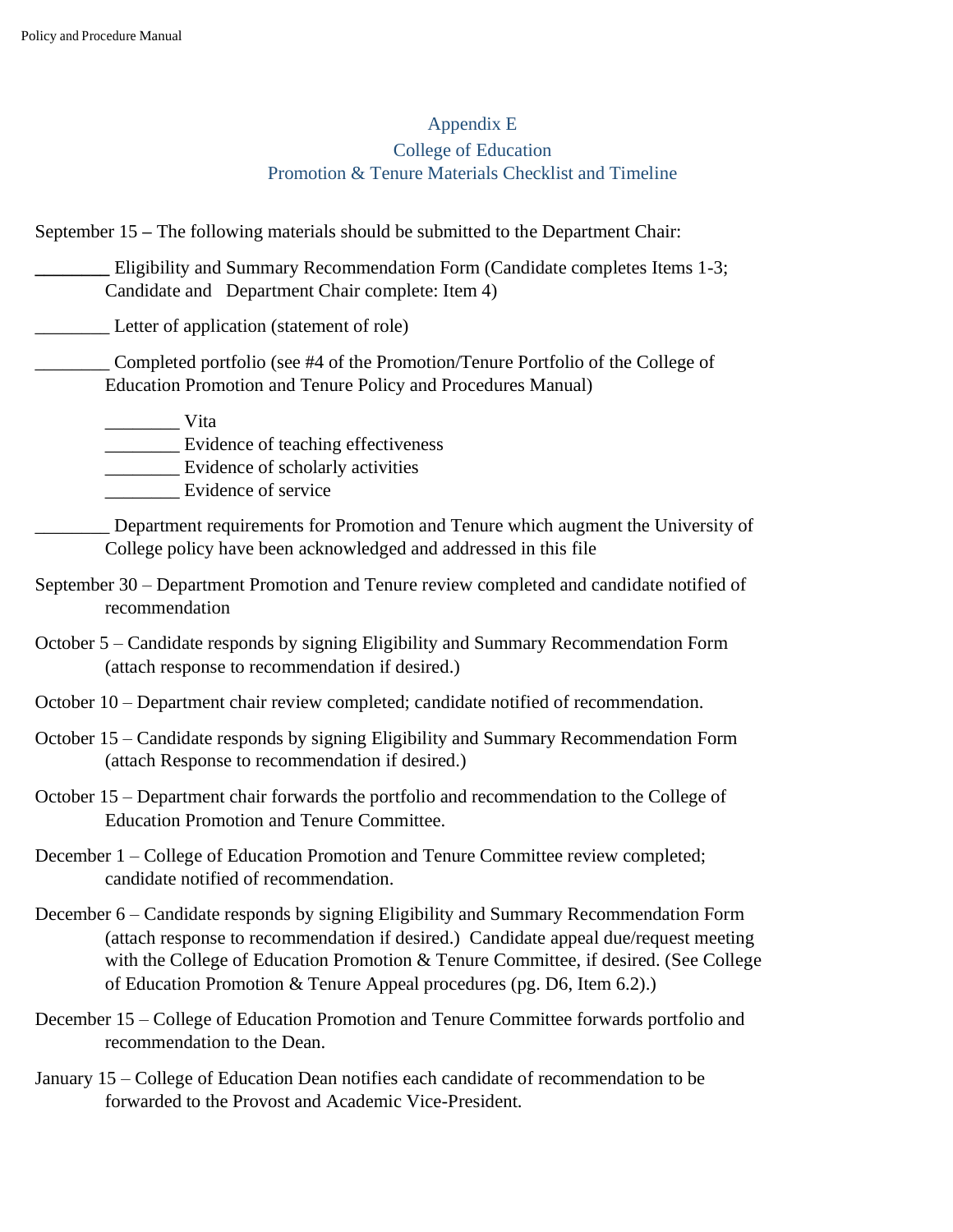- January 20 Candidate responds by signing Eligibility and Summary Recommendation Form (attach response to recommendation if desired.) Candidate appeal due/request meeting with the Dean, if desired (see College of Education Promotion & Tenure Appeal procedures (pg. D6 Item 6.2).)
- January 31 Dean forwards all promotion and tenure recommendations to the Provost and Academic Vice-President.
- April 15 (or within 15 days after the State Board of Education meeting) President informs candidates of the action of the Board.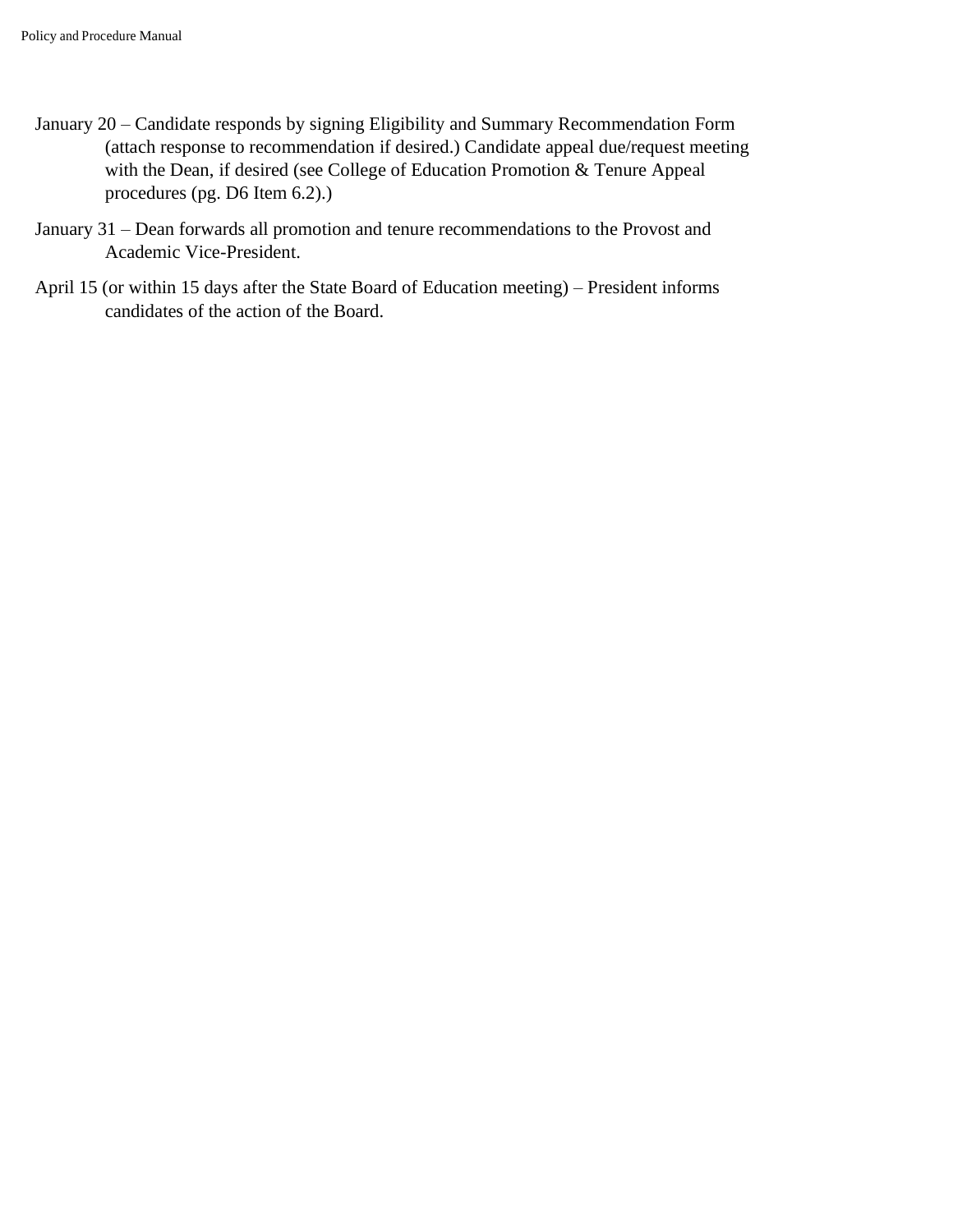# Appendix F

#### College of Education Annual Faculty Evaluation Rubric

### Annual Faculty Evaluation Checklist

#### *Evaluation of Teaching*

#### **To meet expectations, you must have done ALL of the following:**

- Earned average course evaluations of 3.5 or higher across all courses.
- Aligned course to standards and included standards in syllabus as required by department.
- Completed rubrics, key assessments, and submitted student learning outcome data at the end of the semester as required by department.
- Made minor adjustments to courses.
- Completed advising activities and associated paperwork.

### **To exceed expectations, you must have (A) satisfied all the criteria to meet expectations, and (B) done at least four of the following:**

- Earned average course evaluations of 4.5 or higher on all courses.
- Provided documentation from a respected teaching peer outlining distinguished teaching skills.
- Developed or substantially revised a course.
- Participated substantively in program revision/development.
- Provided documentation from liaison school or agency colleagues outlining distinguished work with K-12 colleagues and/or pre-service teachers and/or school or community counselors.
- Developed new school or community partnerships leading to student placements.
- Worked extensively with students on graduate or undergraduate research beyond assigned workload.
- Provided evidence of excellence in advising.
- Included evidence of positive impact on P-12 student learning.
- Included service-learning in at least one course.
- Received an award for teaching excellence.
- Worked with a student to create a candidate development plan.

#### **To earn distinction, you must have (A) satisfied all the criteria to meet and exceed expectations, and (B) done an additional three of the following:**

- Earned average course evaluations of 4.7 or higher on all courses.
- Provided documentation from a respected teaching peer outlining distinguished teaching skills.
- Developed or substantially revised a course.
- Participated substantively in program revision/development.
- Provided documentation from liaison school or agency colleagues outlining distinguished work with K-12 colleagues and/or pre-service teachers and/or school or community counselors.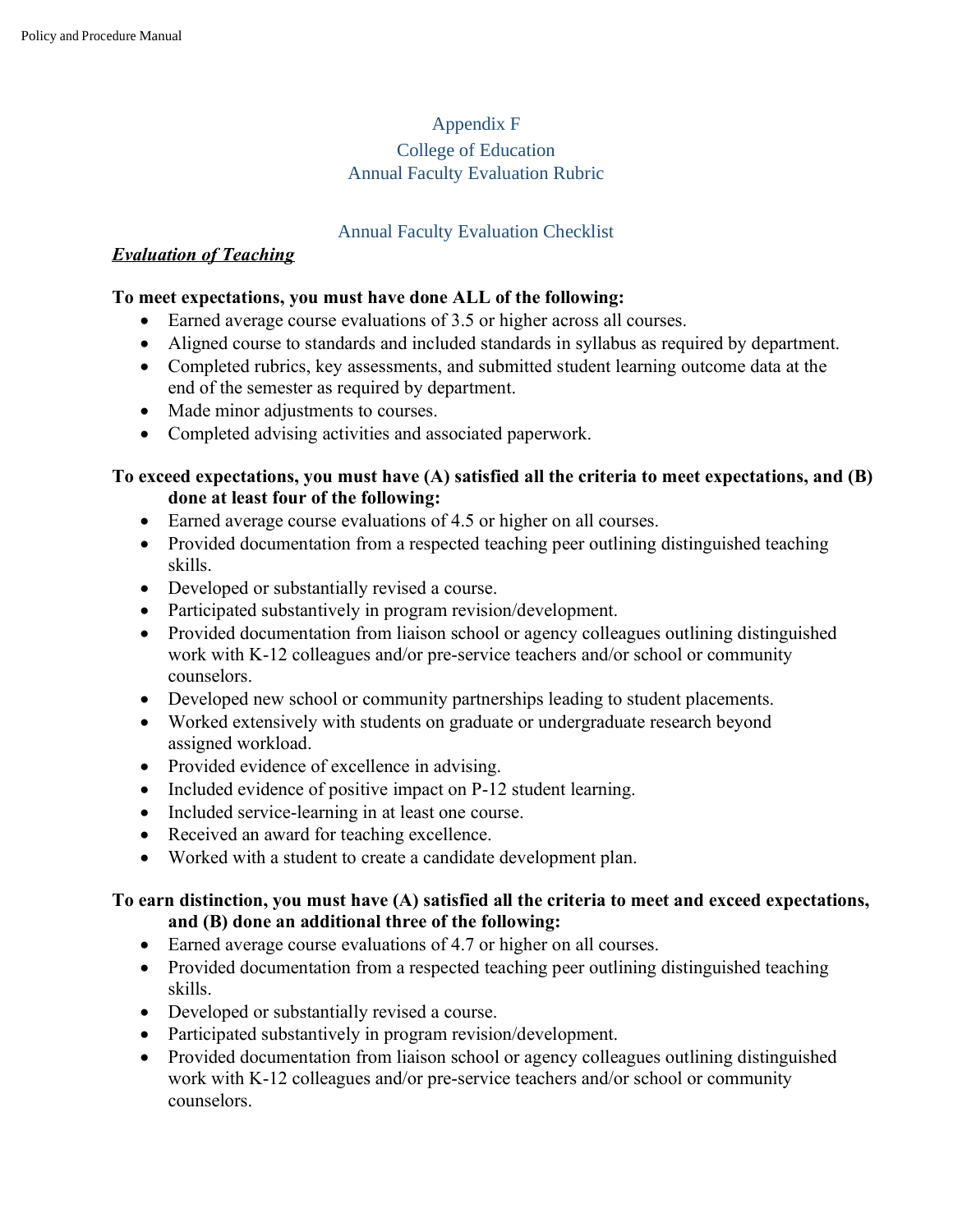- Developed new school or community partnerships.
- Worked extensively with students on graduate or undergraduate research beyond assigned workload.
- Provided evidence of excellence in advising.
- Included evidence of positive impact on P-12 student learning.
- Included service-learning in at least one course.
- Received an award for teaching excellence.
- Worked with a student to create a candidate development plan.

#### *Evaluation of Scholarship*

#### **To meet expectations, you must have done at least two of the following:**

- Published a sole- or first-author article in a top-tier and/or second-tier journal.
- Published a second-author article, with a student as first author, in a top-tier and/or second-tier journal.
- Authored or co-authored book.
- Published any combination of two (a) co-authored articles in top-tier or second-tier journals or (b) book chapters.
- Submitted an external grant funding, contract funding, or internal grant funding.
- Presented at a conference.
- \*Note. Faculty are expected to publish 1.5 articles per year; therefore, 1 publication only meets expectations following a year with at least two publications. Although one could meet expectations on a given year without publishing, faculty are required to publish research to earn promotion and tenure.

### **To exceed expectations, you must have (A) satisfied all the criteria to meet expectations, and (B) done at least three of the following:**

- Received internal or external grant or contract funding, including continued funding.
- Submitted a large external grant.
- Keynote speaker at major conference.
- Received an external award or recognition for distinguished scholarly activity.
- Published a sole- or first-author article in a top-tier and/or second-tier journal.
- Published a second-author article, with a student as first author, in a top-tier and/or second-tier journal.
- Authored or co-authored book.
- Published any combination of two (a) co-authored articles in top-tier or second-tier journals or (b) book chapters.

### **To earn distinction, you must have (A) satisfied all the criteria to meet and exceed expectations, and (B) done an additional three of the following:**

- Received internal or external grant or contract funding, including continued funding.
- Submitted a large external grant.
- Keynote speaker at major conference.
- Received an external award or recognition for distinguished scholarly activity.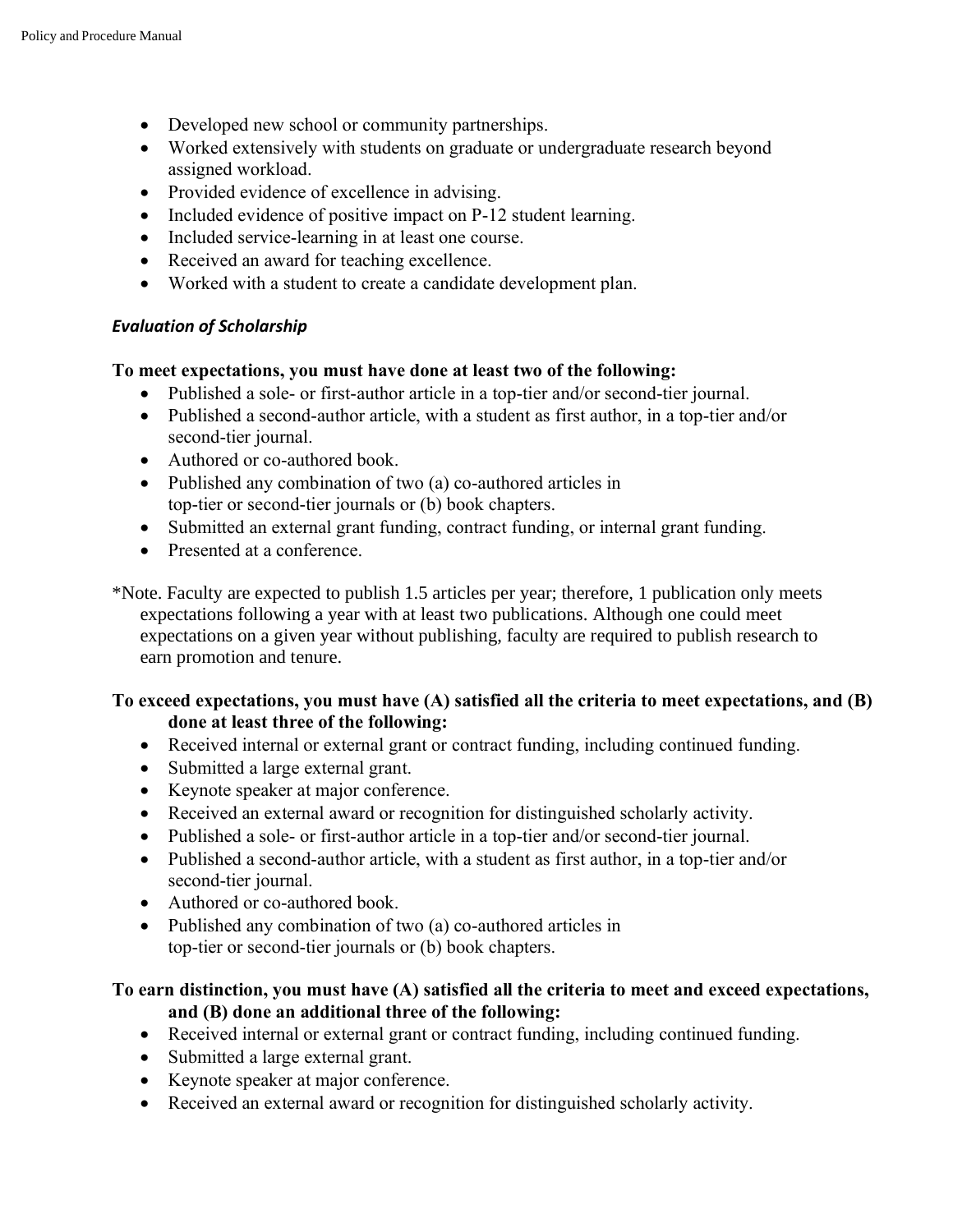- Published a sole- or first-author article in a top-tier and/or second-tier journal.
- Published a second-author article, with a student as first author, in a top-tier and/or second-tier journal.
- Authored or co-authored book.
- Published any combination of two (a) co-authored articles in top-tier or second-tier journals or (b) book chapters.

#### *Evaluation of Service*

#### **To meet expectations, you must have done ALL of the following:**

- Served on a university, college or department committee or task force.
- Provided some service to a national, state, or local organization.
- Completed all tasks as assigned in service or administrative roles.

#### **To exceed expectations, you must have (A) satisfied all the criteria to meet expectations, and (B) done at least three of the following:**

- Led a university, college or department committee or task force that produced a substantial product.
- Received a Service Award.
- Served on multiple committees or task forces that produce a substantial product.
- Provided leadership to a national, state, or local organization.
- Mentored pre-tenured faculty members.
- Served on a university, college or department committee or task force, which produce a substantial product.
- Served on governing or advisory board of a national, state, or local organization.
- Served as an Editor or Editorial Board Member of an academic journal.
- Served on a grant review panel.
- Provided development time to CTL or K12 schools or agency.
- Reviewed several manuscripts for a journal or conference.
- Provided trainings to community (e.g. continuing ed., professional development workshops).

#### **To earn distinction, you must have (A) satisfied all the criteria to meet and exceed expectations, and (B) done an additional three of the following:**

- Led a university, college or department committee or task force that produced a substantial product.
- Received a Service Award.
- Served on multiple committees or task forces that produce a substantial product.
- Provided leadership to a national, state, or local organization.
- Mentored pre-tenured faculty members.
- Served on a university, college or department committee or task force, which produce a substantial product.
- Served on governing or advisory board of a national, state, or local organization.
- Served as an Editor or Editorial Board Member of an academic journal.